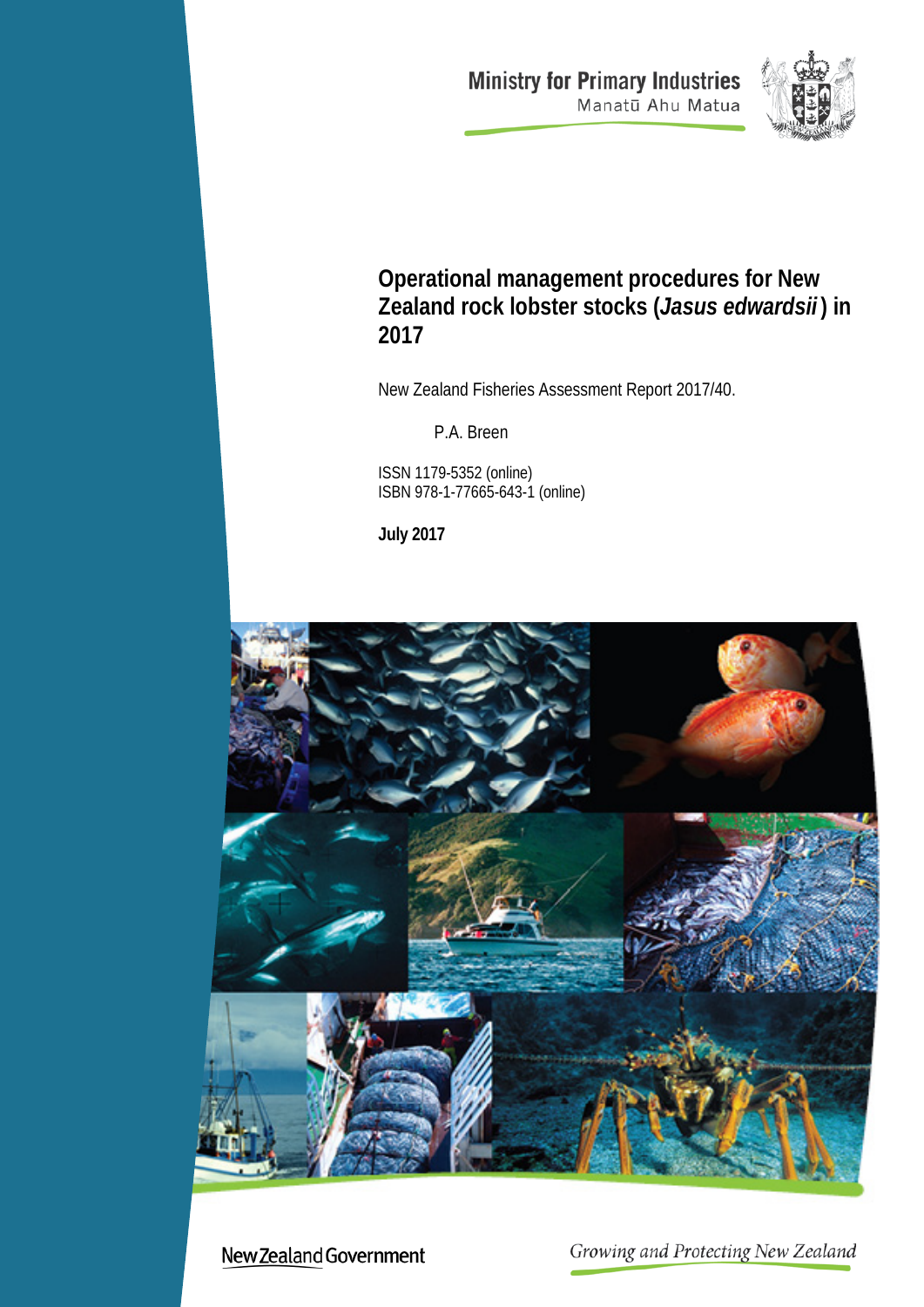Requests for further copies should be directed to:

Publications Logistics Officer Ministry for Primary Industries PO Box 2526 WELLINGTON 6140

Email: [brand@mpi.govt.nz](mailto:brand@mpi.govt.nz) Telephone: 0800 00 83 33 Facsimile: 04-894 0300

This publication is also available on the Ministry for Primary Industries websites at: <http://www.mpi.govt.nz/news-and-resources/publications> [http://fs.fish.govt.nz](http://fs.fish.govt.nz/) go to Document library/Research reports

**© Crown Copyright - Ministry for Primary Industries**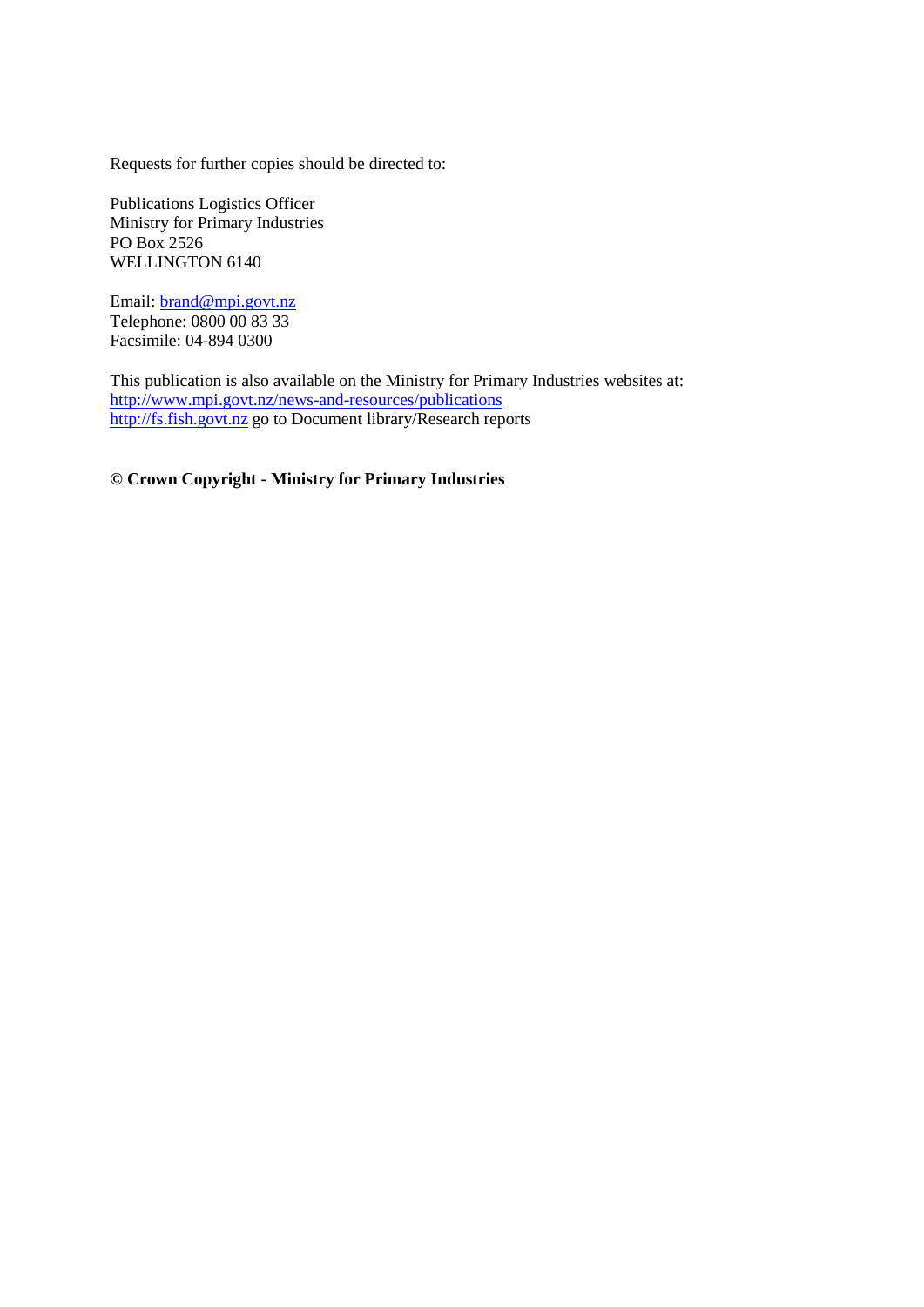## TABLE OF CONTENTS

| 1.  |  |
|-----|--|
| 2.  |  |
| 3.  |  |
| 4.  |  |
| 5.  |  |
| 6.  |  |
| 7.  |  |
| 8.  |  |
| 9.  |  |
| 10. |  |
| 11. |  |
| 12. |  |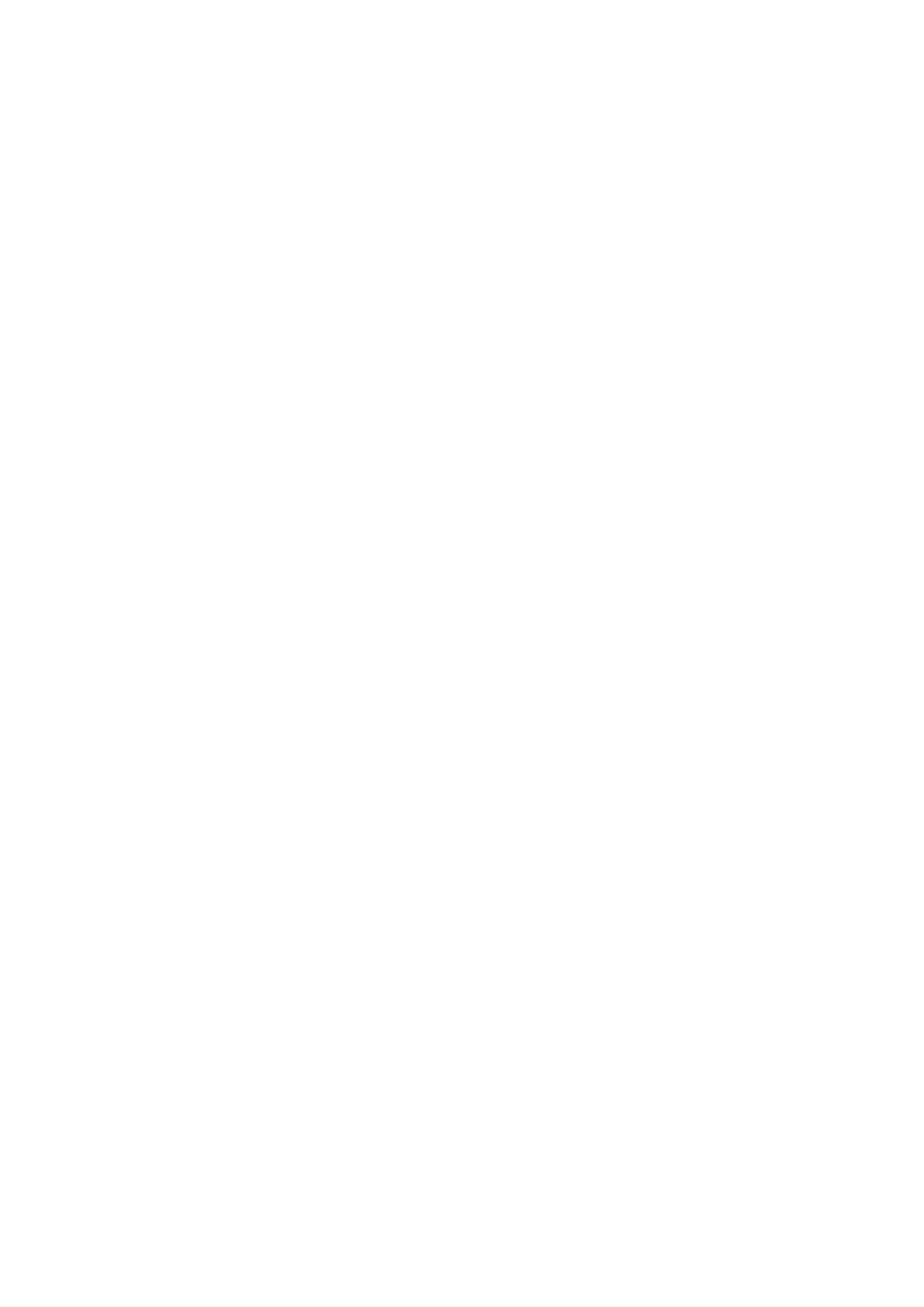## **EXECUTIVE SUMMARY**

#### **Breen, P.A. (2017). Operational management procedures for New Zealand rock lobster stocks (***Jasus edwardsii***) in 2017.**

#### *New Zealand Fisheries Assessment Report 2017/40.* **29 p.**

This document describes operational management procedures used for the 2017–18 fishing year to manage New Zealand stocks of red rock lobsters (*Jasus edwardsii*). Management procedures are extensively simulated-tested decision rules; they specify what data will be used as input (CPUE for all stocks managed in 2017) and for every valid value of the input they return an output value (Total Allowable Commercial Catch, TACC). They consist of a harvest control rule, which defines the relation between CPUE and TACC, and other rules such as minimum change thresholds that modify the output.

In 2016 a new stock assessment and management procedure evaluations were done for CRA 4, and for the 2017–18 fishing year a new management procedure was adopted for CRA 4. There are now seven rock lobster stocks with management procedures, with only CRA 6 and CRA 9 managed without them.

For CRA 2 the management procedure indicated no change to the TACC for the 2017–18 fishing year. As in the previous year, CRA 2 industry considered that a decrease was necessary and voluntarily shelved 25% of their quota. For CRA 1, CRA 5 and CRA 8 the management procedures indicated no change. For CRA 3 the management procedure resulted in a decrease and for CRA 7 an increase in TACC and TAC.

This document is intended as a central reference resource that contains all the equations and specifications for the current management procedures and their recent histories. The original material is scattered among FARs, consultation documents and other sources, so this document should be updated every year.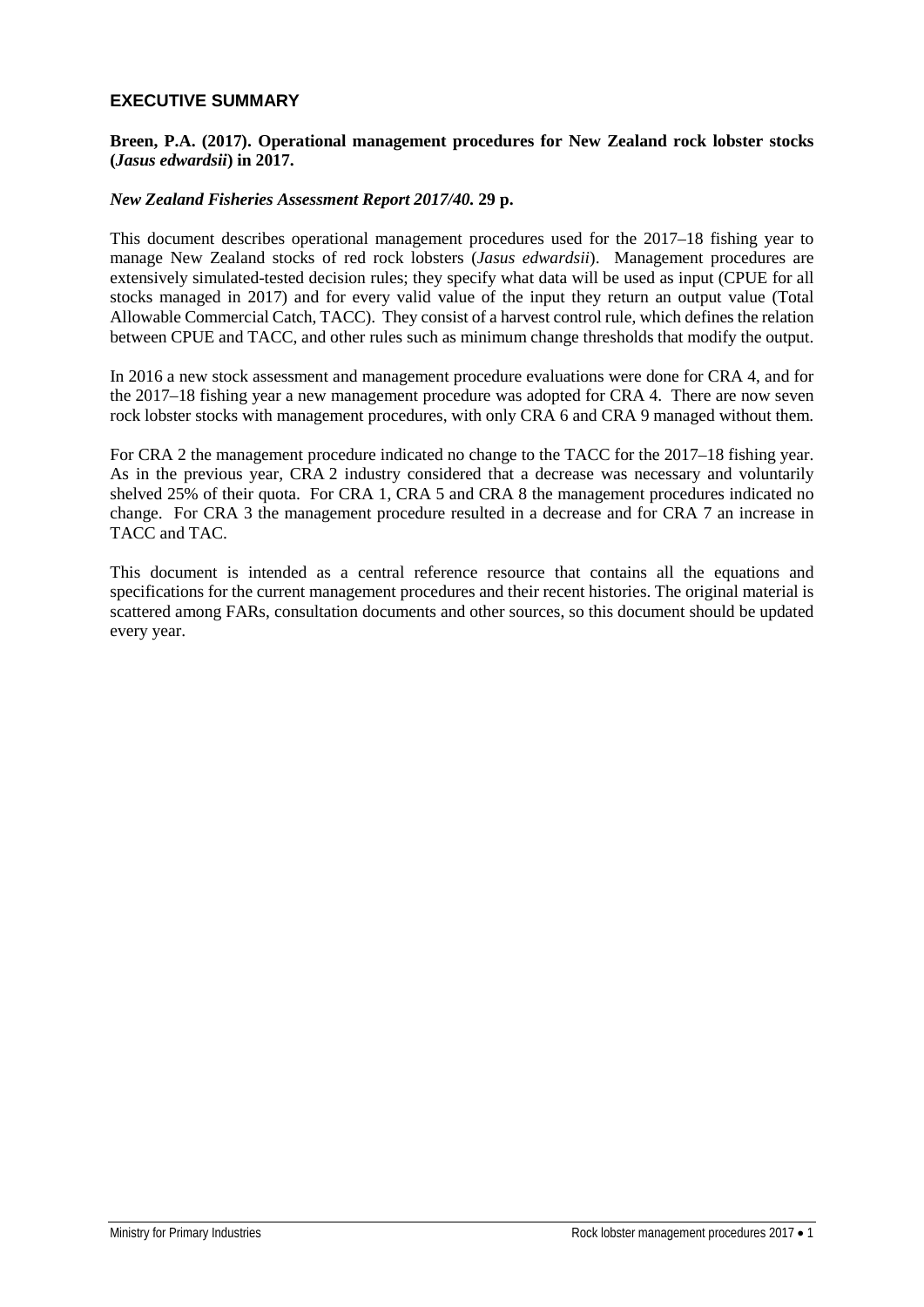## **1. INTRODUCTION**

The red rock lobster (*Jasus edwardsii*) supports the most valuable inshore commercial fishery in New Zealand, with exports worth NZ\$268 million in 2015 (Seafood New Zealand 2016), and is also valuable to customary Maori and recreational fishers. The commercial trap or pot fisheries have been managed since 1991 with individual transferable quotas in nine arbitrary stocks (Breen et al. 2016a) (Figure 1).

This document describes the current – as of 1 April 2017 – operational management procedures (MPs) used to manage New Zealand stocks of red rock lobsters (Breen et al. 2016b). Management procedures (Butterworth & Punt 1999) are extensively simulated-tested decision rules: see Johnston & Butterworth (2005) and Johnston et al. (2014) for discussion of MPs used to manage rock lobsters in South Africa. The potential shift in management thinking that MPs can support is discussed by Bentley  $\&$  Stokes (2009). MPs are now a major part of New Zealand rock lobster management (Bentley et al. 2003a; Breen et al. 2009a; Breen et al. 2016a; 2016b) and are becoming an important management tool globally (Edwards & Dankel 2016). They are used for rock lobsters in South Australia (Punt et al. 2012) and Victoria (Punt et al. 2013).

MPs specify what data will be used as input and for every valid value of the input they return an output value. For New Zealand rock lobster MPs, the input is standardised CPUE and the output is a catch limit: currently all New Zealand rock lobster MPs produce Total Allowable Commercial Catch (TACC) and allowances for other sectors are added to provide a Total Allowable Catch (TAC).

Some work has investigated the use of MPs with additional inputs (e.g. settlement indices, Bentley et al. 2005 and Bentley unpublished) but so far other inputs have not been used. Before 2007, the input CPUE was from the preceding fishing year, which runs from April through March and is named by the first year, thus "2011–12" is called "2011". This approach created a one-year lag between observed CPUE and the resulting catch limit: the fishing year ended on the 31st of March and any new catch limit from the MP was applied in April of the next year. To shorten the lag to six months, "offset-year" CPUE is calculated using the October through September year. Much exploratory work has been done on CPUE and its standardisation (e.g. Starr 2012).

MPs consist of a harvest control rule, which defines the relation between input CPUE and output TACC, and other rules such as minimum change thresholds that modify the output.

The first New Zealand MP and its successors were used to rebuild the depleted CRA 8 stock in New Zealand and to manage the volatile CRA 7 stock (Starr et al. 1997; Bentley et al. 2003b; Breen et al. 2008; Haist et al. 2013). In the CRA 4 fishery described below, industry adopted an MP, before any formal adoption by MPI, to reduce their catches voluntarily (quota "shelving"; Breen et al. 2009b) and a voluntary MP for CRA 5 was designed to maintain high abundance (Breen 2009).

There are now seven rock lobster stocks with MPs, all described below. Only CRA 6 and CRA 9 are managed without MPs. An MP for CRA 9 was abandoned for 2016, after two years of operation, because analysis indicated that the CRA 9 CPUE was not robust enough to support an MP.

Much of the evolution of MPs for rock lobsters has occurred as each stock has been assessed and MPEs have been made, but some generalised work has also been done (e.g. Breen et al. 2003). Advances were made by Nokome Bentley in the way that MPE results are interpreted (Bentley et al. 2003a). The industry-inspired "plateau" rules described below impart great stability if they are designed appropriately. However, because designing stability into rules reduces their responsiveness to changes in abundance there are tradeoffs between stability and safety. Recent experience (CRA 2, CRA 4) suggests a need for caution with respect to locating the lower edge of the plateau.

The impetus for adoption of MPs for rock lobsters in New Zealand originally came from the need to rebuild depleted stocks. This has been largely successful: Breen et al. (2016a) showed that fishing effort (potlifts) has been steady in stocks where MPs are only recent, but declined strongly since 2000 in stocks with established MPs. Catch and CPUE, also steady in stocks without MPs, has increased since 2008 in stocks with established MPs: in CRA 7 and CRA 8 the CPUE increase has been two- or three-fold.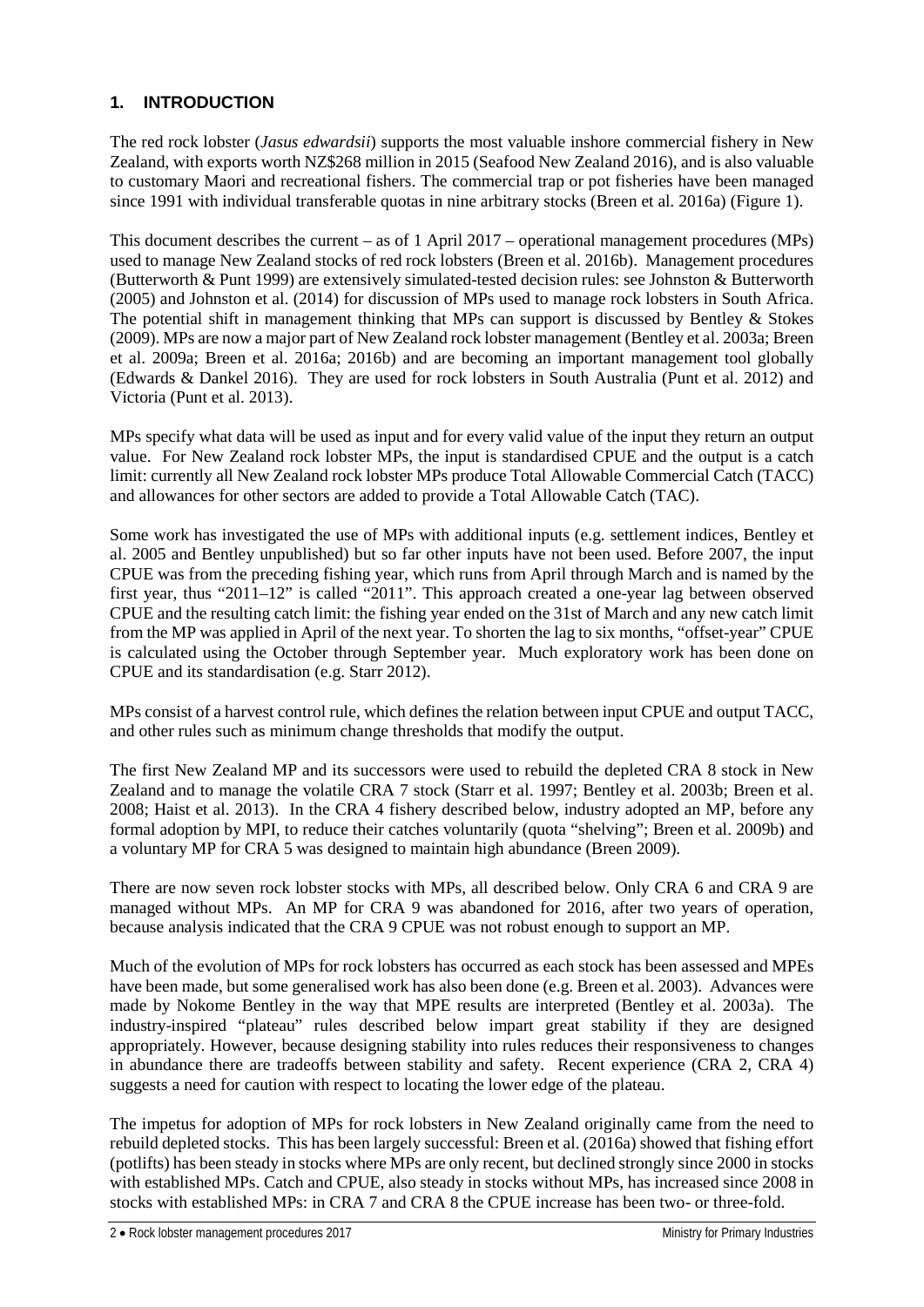Success of these MPs is partly in rebuilding depleted stocks and maintaining healthy stocks, but also in making stakeholders think about management goals. There has been a shift in thinking towards the strategic (Bentley & Stokes 2009). A series of Ministers, in whose hands the catch limit decisions always lie, have chosen to accept all recommendations from the National Rock Lobster Management Group (NRLMG) based on MP results throughout their short New Zealand history. In some instances, the NRLMG has rejected MP results:

- for CRA 5 for 2015–16, where the MP would have delivered a TACC reduction less than 5%
- for CRA 9 for 2015–16, where the industry requested a delay pending the results of an audit and other analyses
- for CRA 4 for 2016–17, where industry requested a larger decrease than was specified by the MP

And for both 2016–17 and 2017–18, CRA 2 industry voted to shelve 25% of their quota voluntarily, despite the MP result of no TACC change.

This document is intended as a central reference containing all the specifications for the current MPs. The original material is scattered among FARs, consultation documents, ministerial decision letters and other sources, so this document should be updated every year (the annual Report from the Mid-Year Plenary is not a suitable repository because changes made for April of the new fishing year are not captured there). The most definitive documents for each rule are the relevant FAR describing the stock assessment and MPEs, the NRLMG Final Advice Paper or consultation document containing the basis on which the Minister for Primary Industries (MPI)<sup>[1](#page-6-0)</sup> signed off the MP, and the Minister's decision letter.

The document does not attempt to describe the historical MPs before the current MP for each stock (see Breen et al. (2009a) and previous incarnations of this document, e.g. Breen 2015).

Catch limits and allowances are all in tonnes; CPUE is in kg/potlift. The fishing year runs from April through March and is named by the first year; *viz.* 2016–17 is termed "2016".

<span id="page-6-0"></span><sup>&</sup>lt;sup>1</sup> formerly the Minister of Fisheries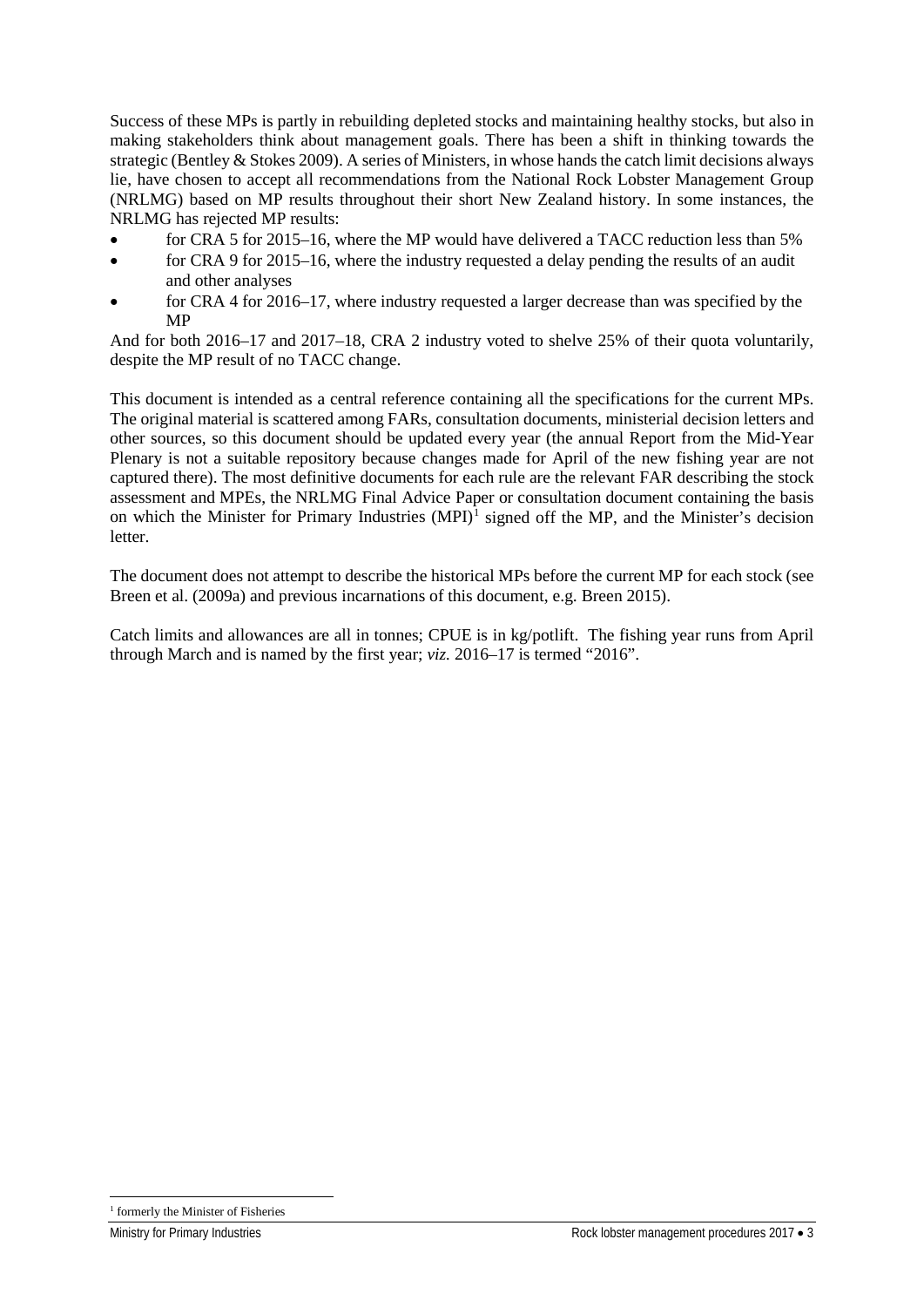

**Figure 1: Rock lobster Quota Management Areas.**

## **2. GENERALISED PLATEAU RULES**

## **2.1 Step and slope harvest control rules**

The seven current MPs have either a "plateau step" harvest control rule or a "plateau slope" rule, illustrated in Figure 2 and Figure 3. CRA 3 has a modified plateau slope rule that is described in the CRA 3 section below. With respect to output TACC vs. input CPUE these rules have:

- a straight-line segment from zero TACC at some value of CPUE (not necessarily zero CPUE) up to a plateau
- a plateau over which TACC stays the same as CPUE changes (the plateau could be of zero width but all current rules have an actual plateau)
- and either:
	- o a series of steps to the right of the plateau (step rules) or
	- o an ascending function at CPUE values to the right of the plateau (slope rules).

In the past, model coding of the rule parameters has been inconsistent. For a given stock, the parameters defined here may differ from those defined in the relevant MPE document or in previous descriptions; the descriptions here and the model code are now consistent.

Descriptions in this section assume that the MP determines the TACC, as do all current MPs. A TACdetermining MP was developed in 2010, at MPI's request, for CRA 5 (Haist et al. 2011). This had a TACC component plus components for non-commercial catch sectors; it was rejected by the Minister and a TACC-determining rule was developed and approved the following year. There is some concern that rules controlling only the commercial catch will pump catch away from the commercial sector into the non-commercial sectors, which can increase their catch share as stocks increase. This idea was confirmed by simulation modelling (Breen et al. 2003) and remains a concern for commercial stakeholders, who are increasingly unwilling to be the only sector affected by TAC changes.

4 • Rock lobster management procedures 2017 Ministry for Primary Industries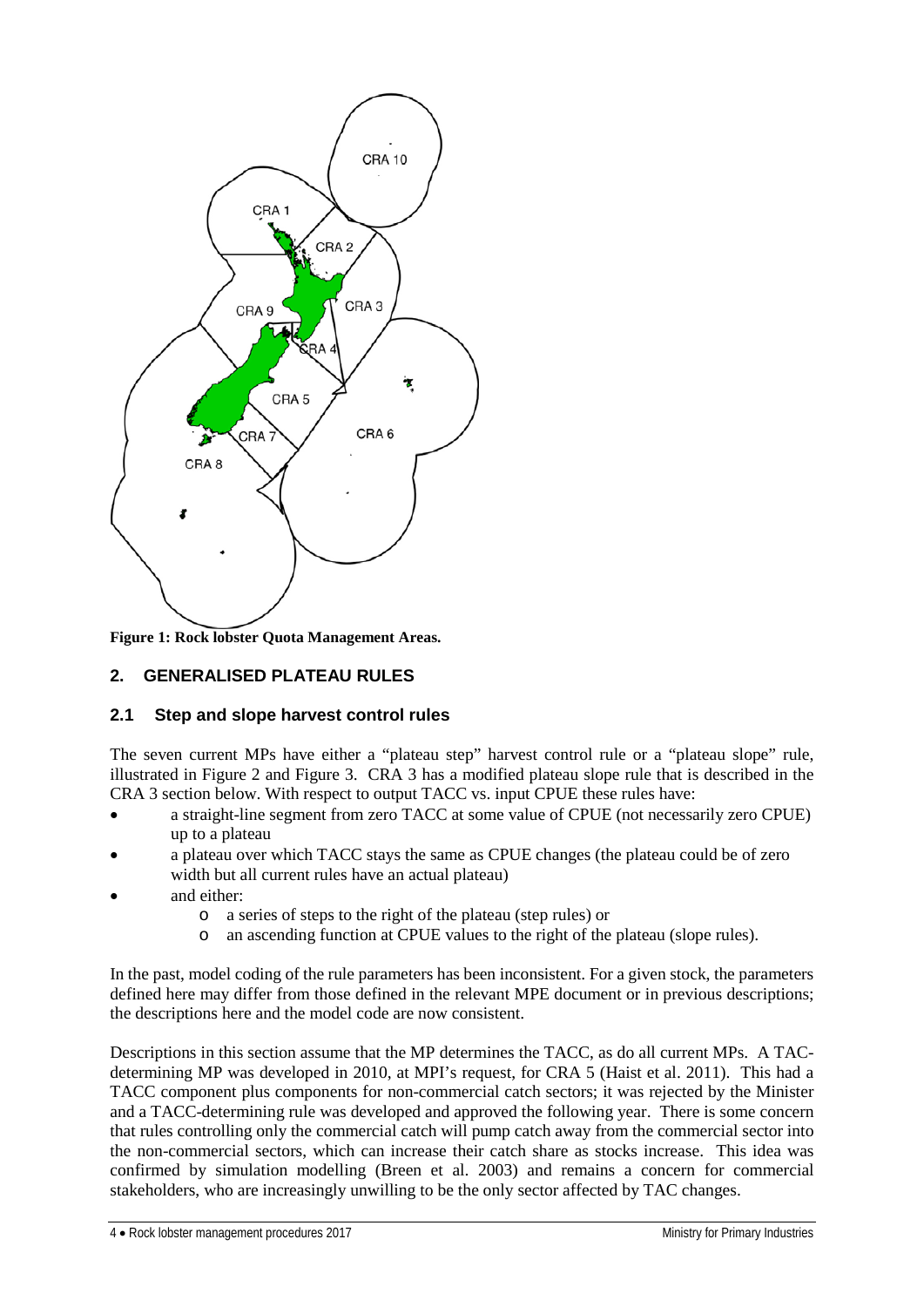

**Figure 2: A generalised plateau step rule; see Table 1 for parameter definitions.**



**Figure 3: A generalised plateau slope rule; see Table 1 for parameter definitions.**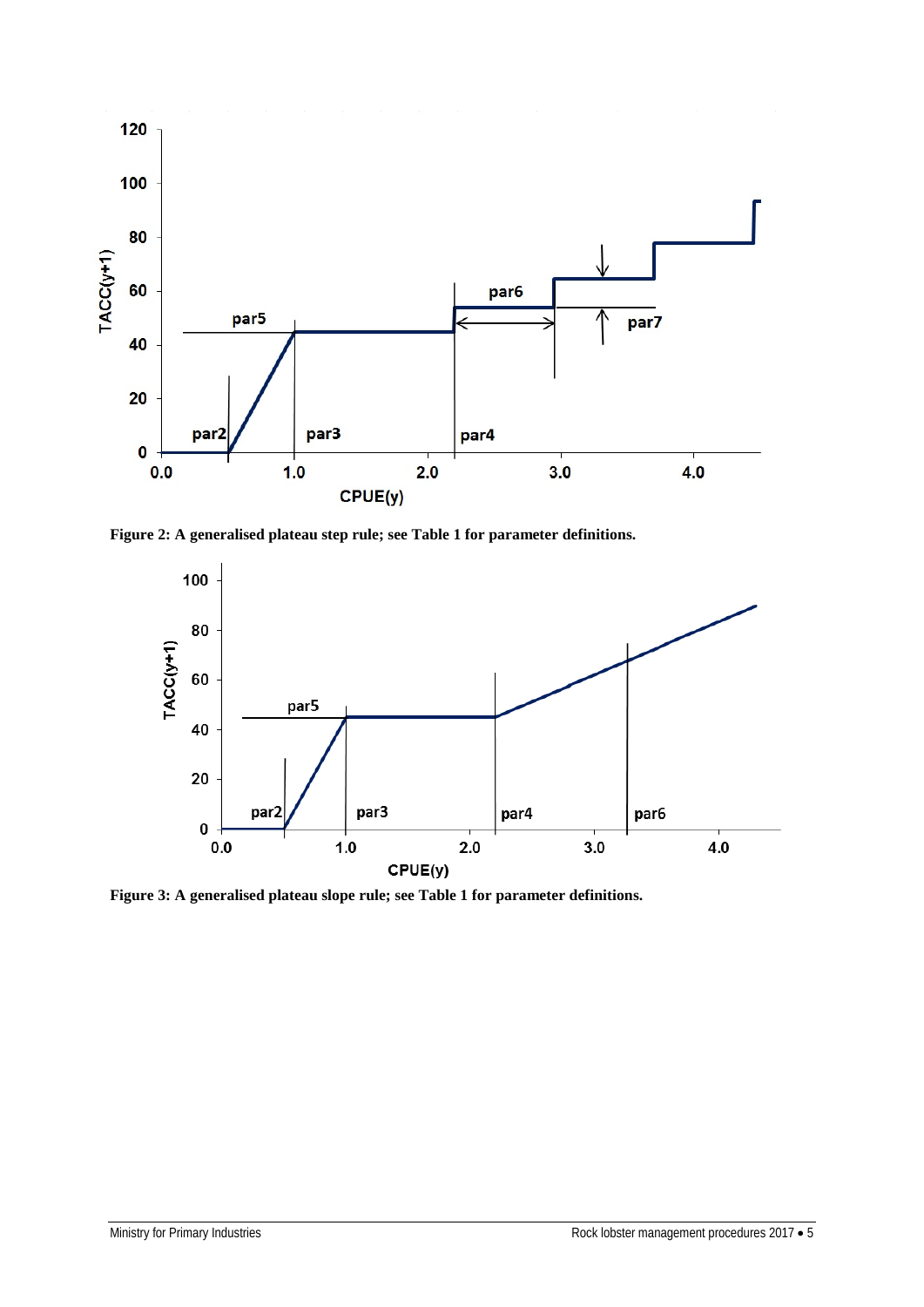## **2.2 Rule parameters**

The generalised rule parameters are defined in Table 1.

| <b>Parameter</b> | Applies to       | <b>Function</b>             |
|------------------|------------------|-----------------------------|
| parl             | all              | rule type                   |
| par2             | all except CRA 3 | CPUE at $TACC = 0$          |
| par2             | CRA 3 rule       | CPUE at first inflection    |
| par3             | all              | CPUE at plateau left        |
| par4             | all              | CPUE at plateau right       |
| par <sub>5</sub> | all              | plateau height              |
| par <sub>6</sub> | step rules       | step width                  |
| par <sub>6</sub> | slope rules      | slope                       |
| par <sub>6</sub> | CRA 3 rule       | slope (defined differently) |
| par7             | step rules       | step height                 |
| par <sub>8</sub> | all              | minimum change              |
| par9             | all              | maximum change              |
| <i>par</i> 10    | all              | latent year switch          |

**Table 1: Parameters for the generalised plateau rules.**

Rule type, *par*1, is 3 for plateau slope rules, 4 for plateau step rules and 6 for the modified CRA 3 rule form. The CRA 3 rule form is described in the CRA 3 section below; the description here is for rule types 3 and 4 only.

The point at which TACC becomes zero, *par*2, can be zero or non-zero but must be less than the left edge of the plateau, *par*3. *Par*3 must be less than or equal to the right edge, *par*4. In plateau slope rules, *par*6 must be greater than *par*4. Thus for an acceptable rule:

 $par2 < par3 \leq par4 < par6$ 

Step height for step rules, *par*7, is defined as a proportion of the TACC on the previous step; thus 0.1 would indicate that TACC on the first step is 10% higher than TACC on the plateau and that each step increases by 10% of the previous step. The slope parameter for slope rules, *par*6, is defined as the CPUE at which TACC is 1.5 times the plateau height, *par*5.

The minimum change parameter, *par*8, defines the minimum proportional change in TACC. When CPUE changes only slightly and the rule specifies a new TACC differing from the existing TACC by an amount less than *par*8, there is no change to the TACC. If the minimum change parameter and the step height are the same, then technically the TACC cannot be reduced from the second step to the first because the step downwards would be less than the minimum change threshold. Either it must be agreed that minimum change does not apply in the area of the steps, or the minimum change parameter must be set at less than *par*7 / (1+*par*7).

The maximum change parameter, *par*9, specifies the maximum allowable proportion of TACC change. When CPUE changes so much that the rule specifies a TACC change greater than *par*9, the TACC is changed only by the *par*9 proportion. A value of zero for *par*9 indicates that there is no maximum change threshold and that any TACC change is allowed.

A latent year component to the rule (not used in any current rule) means that TACC cannot be changed if it was changed in the previous year. An "asymmetric latent year" means that TACC can be decreased but not increased when it was changed in the previous year. The switch *par*10 operates as follows: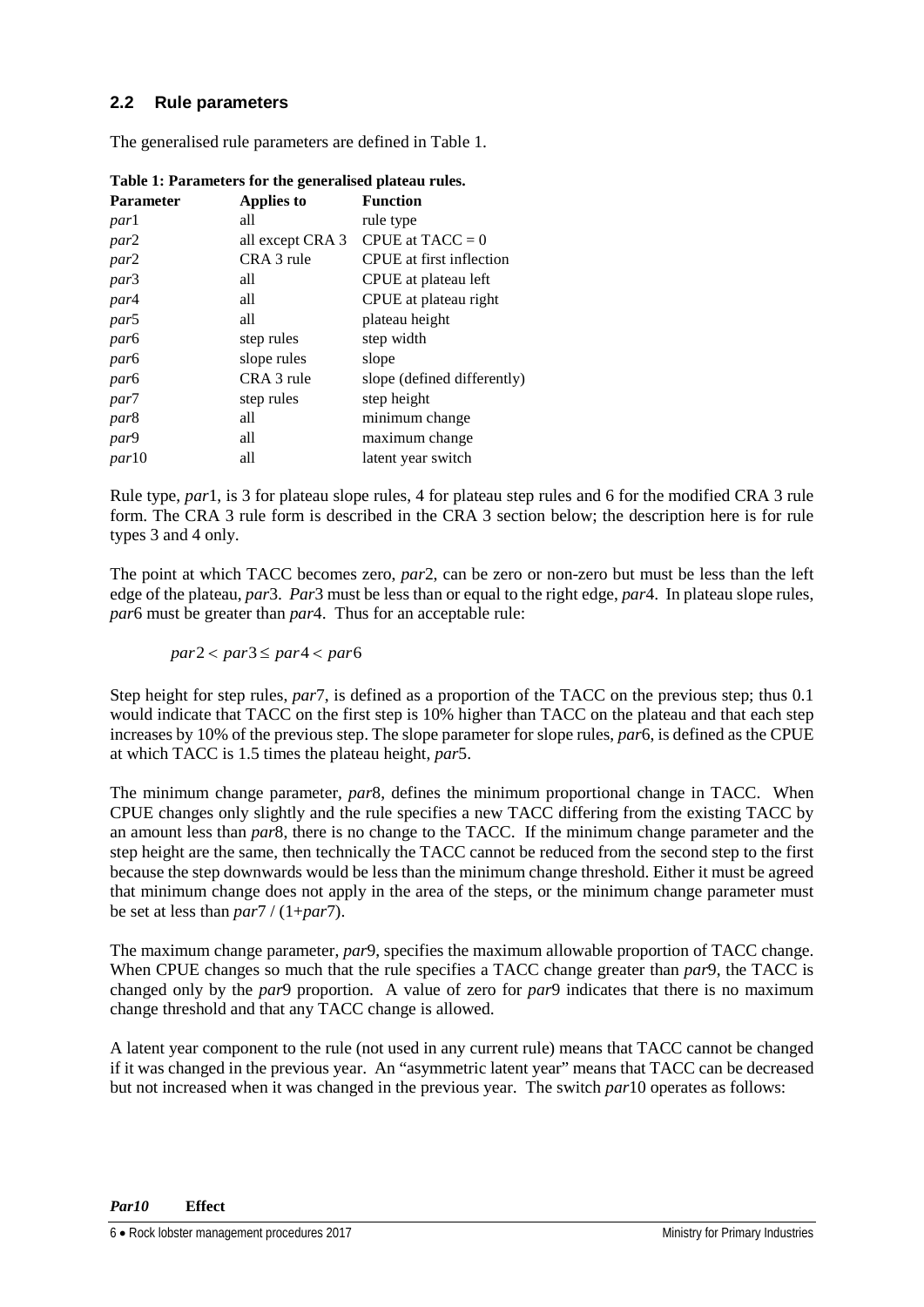- 1 latent year
- 2 asymmetric latent year

#### **2.3 Rule operation**

For both rule forms and for CPUE less than or equal to the right edge of the plateau *par*4, the provisional TACC (before operation of thresholds) is given by:

$$
TACC_{y+1} = 0 \tfor I_y \leq par2
$$
  
\n
$$
TACC_{y+1} = par5 \left( \frac{I_y - par2}{par3 - par2} \right) \tfor par2 < I_y \leq par3
$$
  
\n
$$
TACC_{y+1} = par5 \tfor par3 < I_y \leq par4
$$

where  $TACC_{v+1}$  is the provisional TACC and  $I_y$  is the standardised offset-year CPUE in the preceding year. When CPUE is above the right edge of the plateau, TACC for the plateau step rules is given by:

$$
TACC_{y+1} = par5\Big((1+par7)^{\text{floor}\left((I_y-par6)+1\right)} \quad \text{for } I_y > par4
$$

and for the plateau slope rules by:

$$
TACC_{y+1} = par5\left(1 + \frac{0.5(I_y - par4)}{par6 - par4}\right) \qquad \text{for } I_y > par4
$$

The provisional TACC that results from these equations may be modified by the operation of the minimum and maximum change thresholds, or by a latent year, to give the rule's recommended TACC.

In the rule information given below for each stock, some definitions are:

- fishing years (April through the following March) are named by the April–December portion; *viz.* 2010–11 is labelled "2010"
- offset years (October through the following September) are named by the January–September portion; *viz.* 2010–11 is labelled "2011"
- "review scheduled" is usually the year five years after development of the current rule; whether the review occurs is a matter for the NRLMG and reviews are sometimes brought forward
- input CPUE is standardised offset year for all stocks; "F2-LFX" (now used for all stocks except CRA 8) defines the data extraction algorithm, which must be the same as that used in MPEs when the rule was developed (see Starr 2016)
- managers vary in the precision they use in recommending catch limits; the tables report at least the precision used by managers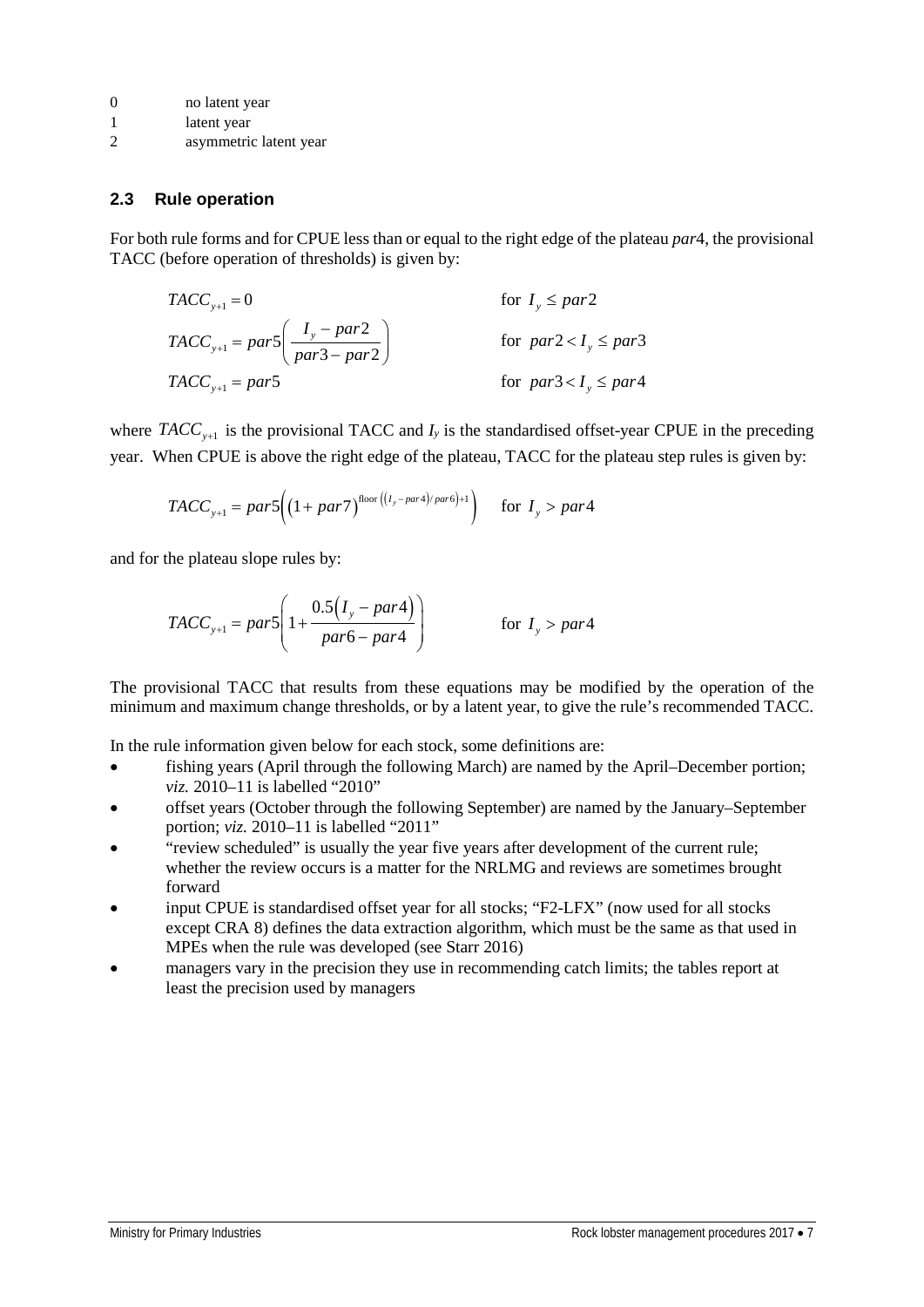## **3. CRA 1 MANAGEMENT PROCEDURE**

| 3.1 | <b>Summary</b> |
|-----|----------------|
|-----|----------------|

|                                   | CRA <sub>1</sub>              |  |
|-----------------------------------|-------------------------------|--|
| First year with MP                | 2015                          |  |
| First year of current MP          | 2015                          |  |
| Review scheduled                  | 2019                          |  |
| <b>Input CPUE</b>                 | offset year F2-LFX            |  |
| Output                            | <b>TACC</b>                   |  |
| Type of rule                      | generalised plateau step rule |  |
| Latent year?                      | no                            |  |
| Minimum change                    | 5%                            |  |
| Maximum change                    | none                          |  |
| $2017 - 18$ TAC                   | 273.062                       |  |
| 2017-18 customary allowance       | 20                            |  |
| 2017–18 recreational allowance    | 50                            |  |
| 2017–18 other mortality allowance | 72                            |  |
| Total non-commercial allowance    | 142                           |  |
| 2017–18 TACC                      | 131.062                       |  |

The rule is based on work conducted in 2014 by Webber & Starr (2015), using an operating model based on the CRA 1 stock assessment model.

Rules evaluated were generalised plateau step rules as described above. From the options recommended (NRLMG 2015), the Minister adopted rule 9d, for which the specific parameter values are shown in Table 2.

|  | Table 2: Parameters for the CRA 1 generalised plateau step rule. |
|--|------------------------------------------------------------------|
|--|------------------------------------------------------------------|

|                  |                       | CRA 1         |
|------------------|-----------------------|---------------|
| Par              | <b>Function</b>       | rule 9d value |
| <i>parl</i>      | rule type             | 4             |
| par2             | CPUE at $TACC = 0$    | 0.1           |
| par3             | CPUE at plateau left  | 1.1           |
| par4             | CPUE at plateau right | 1.7           |
| par <sup>5</sup> | plateau height        | 131.062       |
| par <sub>6</sub> | step width            | 0.25          |
| par7             | step height           | 0.05          |
| par <sub>8</sub> | minimum change        | 0.05          |
| par9             | maximum change        | 0             |
| par10            | latent year switch    |               |

A TAC was set for the first time for CRA 1 in 2015; before that there had been only a TACC and in 2015 the Minister had to set allowances for non-commercial catches.

The Final Advice Paper (NRLMG 2015) for the 2015–16 fishing year described the rule as follows:

*Some important elements of the CRA 1 management procedures are:*

*The output variable is TACC (tonnes);*

*Offset-year standardised CPUE is used as an input to the rule to determine the TACC for the fishing year that begins in the following April;*

*CPUE is calculated using the 2012 F2\_LFX procedure which uses landings to a licensed fisher receiver, along with recreational landings from a commercial vessel and the amount of rock lobsters returned to the water in accordance with Schedule 6 of the Act (i.e. highgraded rock lobsters), estimates, by vessel, of the ratio of annual landed catch divided by annual estimated catch to correct every landing record in a quota management area for the vessel;*

*The management procedure is to be evaluated every year (no "latent year"), based on offsetyear CPUE;*

*The minimum change threshold for the TACC is 5%. There is no maximum change threshold for the TACC.*

8 • Rock lobster management procedures 2017 and the state of the state of Ministry for Primary Industries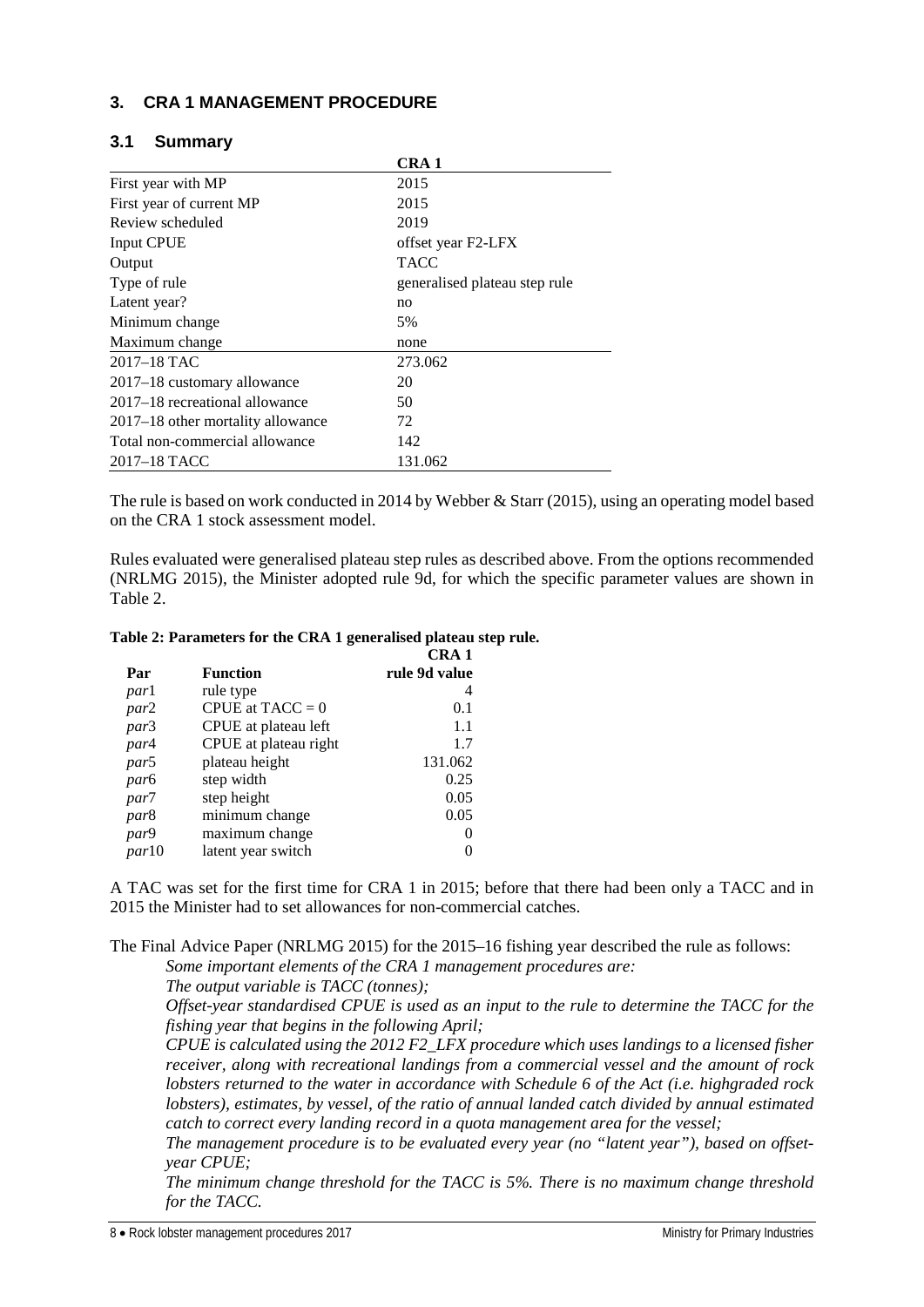*For Rule 9d: between CPUEs of 0 to 0.1 kg/potlift the TACC is zero, the TACC then increases linearly with CPUE to 1.1 kg/potlift, and between CPUEs of 1.1 to 1.7 kg/potlift the TACC is 131.062 tonnes. As CPUE increases above 1.7 kg/potlift, the TACC increases in steps with a width of 0.25 kg/potlift and a height of 5% of the preceding TACC.*

## **3.2 History**

This is the first MP for this stock. In November 2014, standardised offset-year CPUE was 1.5803 kg/potlift, which gave a suggested TACC of 131.062 t. The Minister accepted this rule and assigned the current allowances of customary 20 t, recreational 50 t and other mortality 72 t.

In November 2015, standardised F2-LFX CPUE was 1.3154, which remained on the plateau so there was no change to the TACC. The Minister accepted this (Table 3 and Figure 4). In November 2016, standardised F2-LFX CPUE was 1.4289, which remained on the plateau so there was no change to the TACC. The Minister accepted this (Table 3 and Figure 4).

#### **Table 3:History of the CRA 1 management procedure. "Rule result" is the result of the management procedure after operation of all its components including thresholds.**

|      | Applied to fishing | <b>Offset CPUE</b> | <b>Rule result:</b> | Applied  | Applied |
|------|--------------------|--------------------|---------------------|----------|---------|
| Year | vear               | (kg/potlift)       | <b>TACC</b> (t)     | TACC (t) | TAC(t)  |
| 2014 | $2015 - 16$        | 1.5803             | 131.062             | 131.062  | 273.062 |
| 2015 | $2016 - 17$        | 1.3154             | 131.062             | 131.062  | 273.062 |
| 2016 | $2017 - 18$        | 1.4289             | 131.062             | 131.062  | 273.062 |



**Figure 4: The current CRA 1 harvest control rule. The coloured symbols show the 2014, 2015 and 2016 offset-year CPUE and the resulting TACCs.**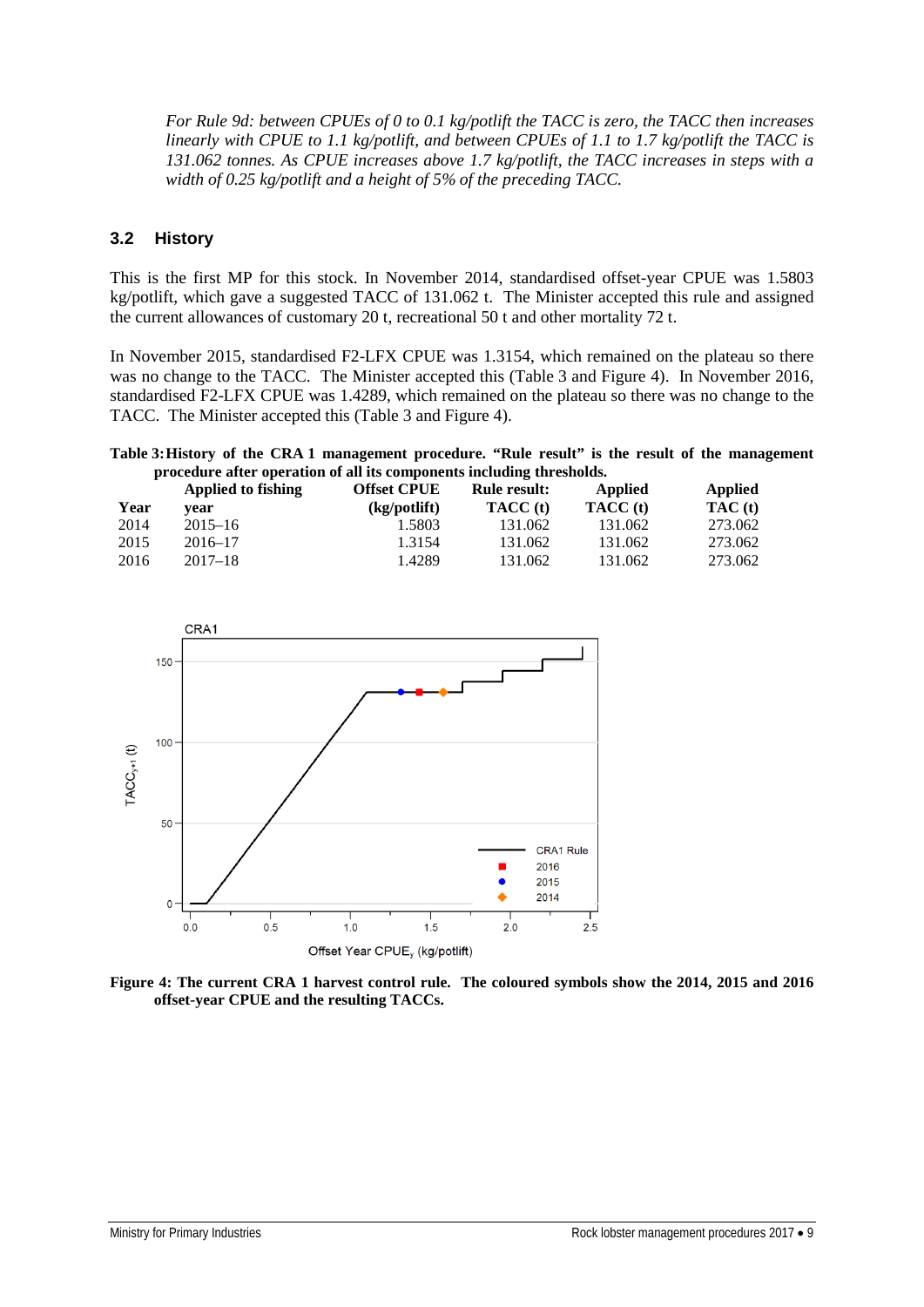## **4. CRA 2 MANAGEMENT PROCEDURE**

|                                   | CRA <sub>2</sub>              |
|-----------------------------------|-------------------------------|
| First year with MP                | 2014                          |
| First year of current MP          | 2014                          |
| Review scheduled                  | 2017                          |
| <b>Input CPUE</b>                 | offset year F2-LFX            |
| Output                            | <b>TACC</b>                   |
| Type of rule                      | generalised plateau step rule |
| Latent year?                      | no                            |
| Minimum change                    | 5%                            |
| Maximum change                    | none                          |
| 2017-18 TAC                       | 416.5                         |
| 2017-18 customary allowance       | 16.5                          |
| 2017–18 recreational allowance    | 140                           |
| 2017–18 other mortality allowance | 60                            |
| Total non-commercial allowance    | 216.5                         |
| 2017–18 TACC                      | 200                           |

#### **4.1 Summary:**

The rule is based on work conducted in 2013 by Starr et al. (2014), using an operating model based on the CRA 2 stock assessment model.

Rules evaluated were generalised plateau step rules as described above. From the options recommended (NRLMG 2014), the Minister adopted rule 4, with the specific parameter values shown in Table 4.

#### **Table 4: Parameters for the CRA 2 generalised plateau step rule.**

|                       | CRA 2 rule 4 |
|-----------------------|--------------|
| <b>Function</b>       | value        |
| rule type             | 4            |
| CPUE at $TACC = 0$    | 0            |
| CPUE at plateau left  | 0.3          |
| CPUE at plateau right | 0.5          |
| plateau height        | 200          |
| step width            | 0.1          |
| step height           | 0.1          |
| minimum change        | 0.05         |
| maximum change        | $\mathbf{0}$ |
| latent year switch    |              |
|                       |              |

The 2014 decision was the first time that a TAC was set for CRA 2; before 2014 there had been only a TACC and in 2014 the Minister had to set allowances for non-commercial catches.

The Final Advice Paper (NRLMG 2014) for the 2014–15 fishing year described the rule as follows:

*Some important elements of the CRA 2 management procedures are:*

*a) The output variable is TACC (tonnes);*

*b) Offset-year standardised CPUE is used as an input to the rule to determine the TACC for the fishing year that begins in the following April;*

*c) CPUE is calculated using the 2012 F2\_LFX procedure which uses landings to a licensed fisher receiver, along with recreational landings from a commercial vessel and the amount of rock lobsters returned to the water in accordance with Schedule 6 of the Act (i.e. highgraded rock lobsters) and*

*estimates, by vessel, of the ratio of annual landed catch divided by annual estimated catch to correct every landing record in a quota management area for the vessel;*

*d) The management procedure is to be evaluated every year (no "latent year"), based on offsetyear CPUE;*

*e) The minimum change threshold for the TACC is 5%.*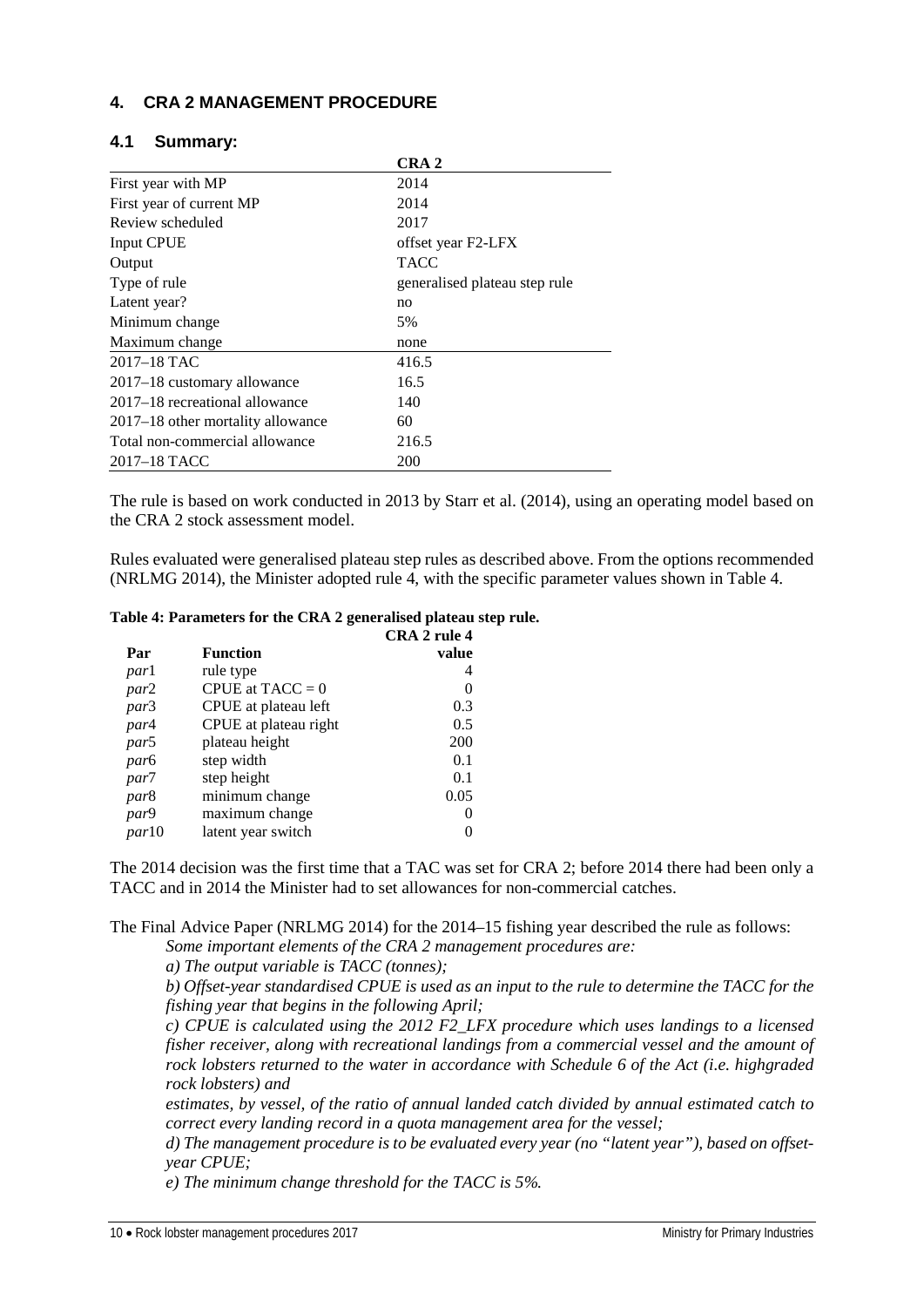*The CRA 2 management procedures are based on a generalised 'step' rule. For Rule 4: between a CPUE of zero and 0.3 kg/potlift, the TACC increases linearly with CPUE to a plateau of 200 tonnes, which extends to a CPUE of 0.5 kg/potlift. As CPUE increases above 0.5 kg/potlift, the TACC increases in steps with a width of 0.1 kg/potlift and a height of 10% of the preceding TACC.*

## **4.2 History**

First used for the 2014–15 fishing year, this was the first MP for this stock. In November 2013, standardised offset-year CPUE was 0.367 kg/potlift, which gave a suggested TACC of 200 t. The Minister accepted this rule and assigned the current allowances (customary 16.5 t, recreational 140 t and other mortality 60 t) to give the results in Table 5 and Figure 5.

In November 2014, CPUE was 0.3361, which gave a TACC that remained on the plateau.

In November 2015, standardised F2-LFX offset-year CPUE again decreased and was just below the plateau: the preliminary rule result was a TACC of 199.397 t. Because this would be a change of only 0.3%, below the minimum change threshold of 5%, the MP result was no change to the TACC. The Minister accepted this result and retained the current allowances to give the results in Table 5. However, more than 95% of the quota held by CRA 2 industry voted in favour of a 25% quota shelving, so the functional TACC for 2016 was 150 t.

In November 2016, standardised F2-LFX offset-year CPUE again decreased slightly and was just below the plateau: the preliminary rule result was a TACC of 196.884 t. Because this would be a TACC change of only 2%, which is below the minimum change threshold of 5%, the MP result was no change to the TACC. The Minister accepted this result and retained the current allowances to give the results in Table 5. However, as they had done in 2016, CRA 2 industry voted in favour of a 25% quota shelving, so the functional TACC for 2017 was 150 t.

**Table 5:History of the CRA 2 management procedure. "Rule result" is the result of the management procedure after operation of all its components including thresholds; \* indicates that the TACC was functionally 150 t after voluntary shelving.**

| Year | Applied to fishing<br>vear | <b>Offset CPUE</b><br>(kg/potlift) | <b>Rule result:</b><br>TACC (t) | <b>Applied</b><br>TACC (t) | <b>Applied</b><br>TAC(t) |
|------|----------------------------|------------------------------------|---------------------------------|----------------------------|--------------------------|
| 2013 | $2014 - 15$                | 0.3668                             | 200.0                           | 200.0                      | 416.5                    |
| 2014 | $2015 - 16$                | 0.3361                             | 200.0                           | 200.0                      | 416.5                    |
| 2015 | $2016 - 17$                | 0.2991                             | 200.0                           | $200.0*$                   | 416.5                    |
| 2016 | $2017 - 18$                | 0.2953                             | 200.0                           | $200.0*$                   | 416.5                    |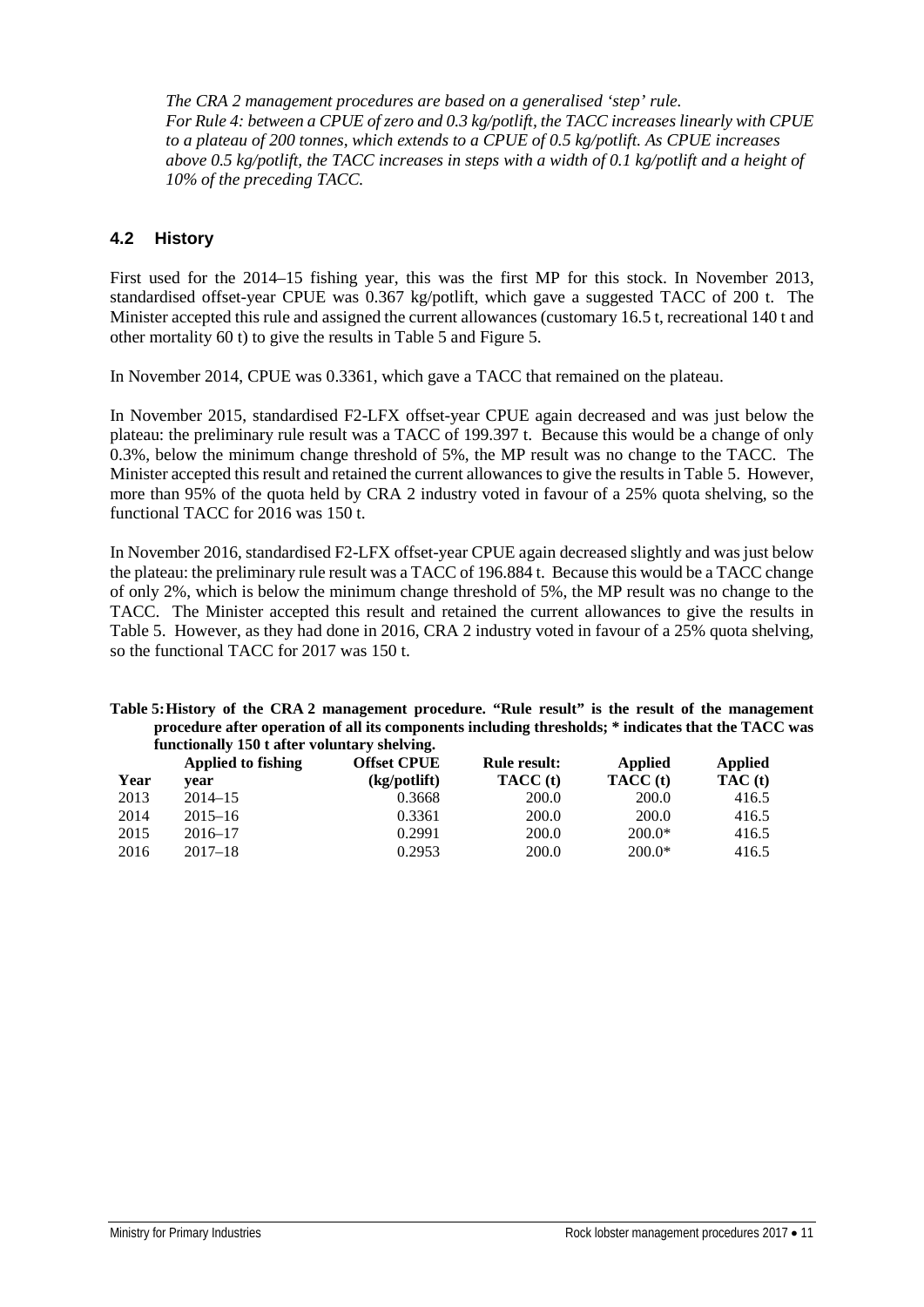

**Figure 5: History of the current CRA 2 management procedure. The coloured points show the 2013, 2014, 2015 and 2016 offset-year CPUE and resulting TACCs. Note that the functional TACCs for 2016 and 2017 were 150 t after voluntary shelving.**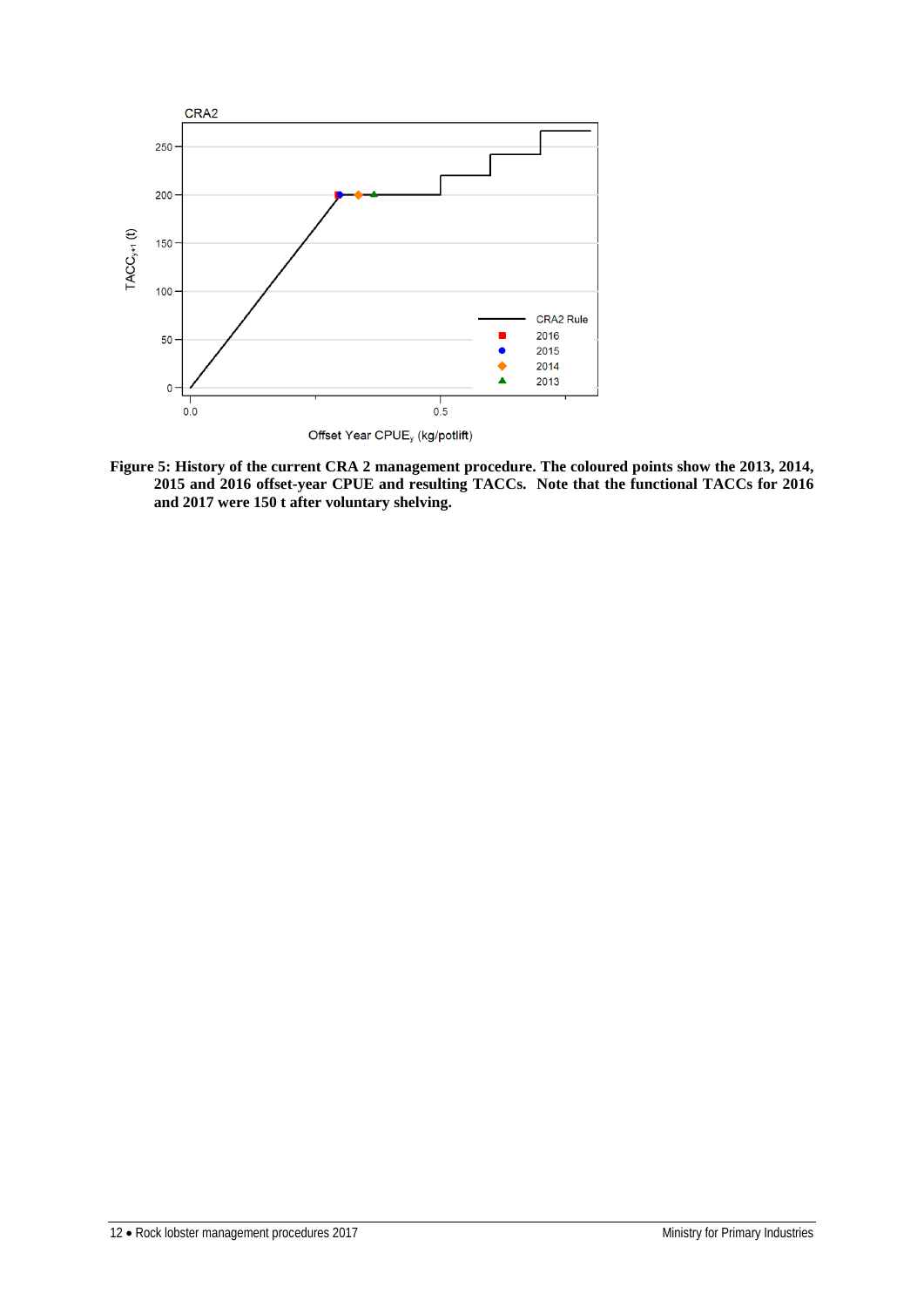## **5. CRA 3 MANAGEMENT PROCEDURE**

| 5.1 | <b>Summary:</b> |
|-----|-----------------|
|-----|-----------------|

|                                   | CRA <sub>3</sub>            |
|-----------------------------------|-----------------------------|
| First year with MP                | 2010                        |
| First year of current MP          | 2015                        |
| Review scheduled                  | 2019                        |
| <b>Input CPUE</b>                 | offset year F2-LFX          |
| Output                            | <b>TACC</b>                 |
| Type of rule                      | modified plateau slope rule |
| Latent year?                      | no                          |
| Minimum change                    | 5%                          |
| Maximum change                    | none                        |
| $2017 - 18$ TAC                   | 366.86                      |
| 2017–18 customary allowance       | 20                          |
| 2017–18 recreational allowance    | 20                          |
| 2017–18 other mortality allowance | 89                          |
| Total non-commercial allowance    | 129                         |
| 2017–18 TACC                      | 237.86                      |

The rule is based on work conducted in 2014 by Haist et al. (2015), using an operating model based on the 2014 CRA 3 stock assessment model.

The harvest control rule is a modified plateau slope rule. The modification involves a) fixing the intercept to zero, b) having two straight-line segments (instead of one) between zero and the left of the plateau (Figure 6) and c) having an inexplicably different slope equation from the generalised rule. Rule parameters (Table 6) are defined differently from those in the other rules.

The equations below define this harvest control rule. The Minister adopted rule 4, for which the specific parameter values are shown in Table 6.

|                          | Table 6: Parameters for the CRA 3 plateau slope rule evaluated in 2014 and their values for the rule agreed |  |
|--------------------------|-------------------------------------------------------------------------------------------------------------|--|
| by the Minister in 2015. |                                                                                                             |  |

|                  |                          | CRA 3 rule 4 |
|------------------|--------------------------|--------------|
| Par              | <b>Function</b>          | value        |
| parl             | rule type                | 6            |
| fixed            | CPUE at $TACC = 0$       | 0.0          |
| par2             | CPUE at first inflection | 1.0          |
| par3             | left plateau             | 2.0          |
| par4             | right plateau            | 3.0          |
| par <sub>5</sub> | plateau height           | 260          |
| par <sub>6</sub> | slope                    | 50           |
| par <sup>7</sup> | TACC at first inflection | 180          |
| par <sub>8</sub> | minimum change           | 0.05         |
| par9             | maximum change           | $\Omega$     |
| <i>par</i> 10    | latent year              | 0            |

The 2015 CRA 3 rule is described by:

$$
TAC_{y+1} = par7\left(\frac{I_y}{par2}\right) \qquad \text{for } I_y \leq par2
$$
\n
$$
TAC_{y+1} = par7 + (par5 - par7)\left(\frac{I_y - par2}{par3 - par2}\right) \qquad \text{for } par2 < I_y \leq par3
$$
\n
$$
TAC_{y+1} = par5 \qquad \text{for } par3 < I_y \leq par4
$$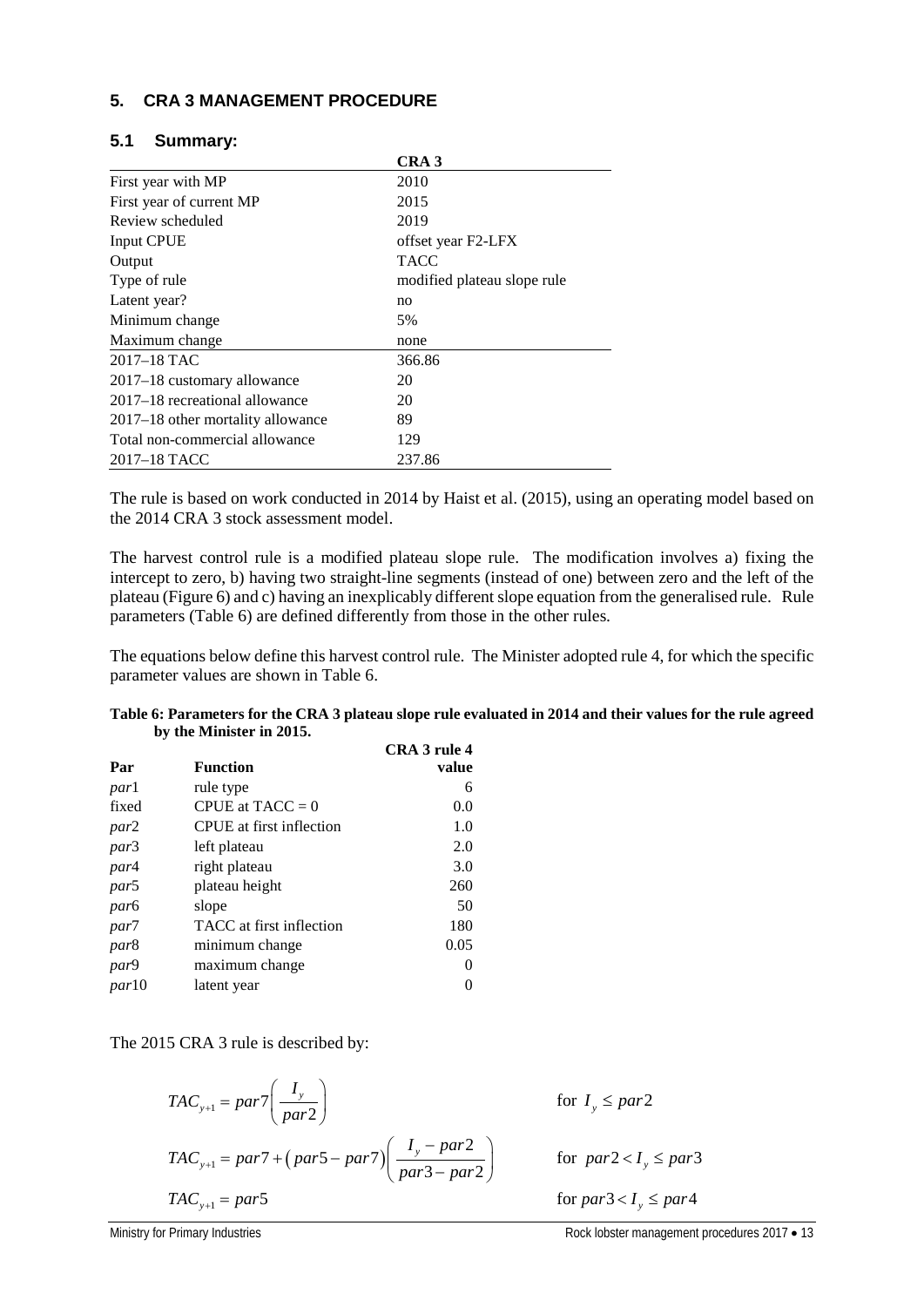$$
TAC_{y+1} = par5 + par6 \left( \frac{(I_y - par4)}{0.5} \right) \qquad \text{for } I_y > par4
$$

where  $TAC_{y+1}$  is the provisional TAC (before thresholds operate) and  $I_y$  is the CPUE (kg/potlift) in the preceding year.

The Final Advice Paper (NRLMG 2015) for the 2015–16 fishing year described the rule as follows:

*Some important elements of the proposed CRA 3 management procedures are: The output variable is TACC (tonnes);*

*Offset-year standardised CPUE is used as an input to the rule to determine the TACC for the fishing year that begins in the following April;*

*CPUE is calculated using the 2012 F2\_LFX procedure which uses landings to a licensed fisher receiver, along with recreational landings from a commercial vessel and the amount of rock lobsters returned to the water in accordance with Schedule 6 of the Act (i.e. highgraded rock lobsters), estimates, by vessel, of the ratio of annual landed catch divided by annual estimated catch to correct every landing record in a quota management area for the vessel;*

*The management procedure is to be evaluated every year (no "latent year"), based on offsetyear CPUE;*

*The minimum change threshold for the TACC is 5%. There is no maximum change threshold for the TACC.*

*The proposed new Rule 4 CRA 3 management procedure is a non-standard rule, illustrated in* [Figure 6]*. For Rule 4: the TACC is zero at a CPUE of zero, the TACC increases linearly with CPUE, reaching 180 tonnes at a CPUE of 1.0 kg/potlift. The TACC then increases linearly to reach 260 tonnes at a CPUE of 2.0 kg/potlift. The TACC remains at 260 tonnes until CPUE reaches 3.0 kg/potlift, after which the TACC increases linearly again with a slope of 100 tonnes per 1 kg/potlift.*

## **5.2 History**

The current rule is the second MP for this stock. Of the rules recommended (NRLMG 2015), the Minister chose rule 4 for the 2015–16 fishing year.

In November 2014, standardised offset-year CPUE was 2.2139 kg/potlift, which gave a TACC on the main plateau (Table 7). The Minister accepted this result and retained the previous non-commercial allowances (customary 20 t, recreational 20 t and illegal 89 t).

In November 2015, standardised F2-LFX offset-year CPUE decreased to 1.8842 kg/potlift and was no longer on the plateau; the preliminary rule result was a TACC of 250.736 t. Because this would have been a TACC change of 3.9%, which was below the minimum change threshold of 5%, the MP result was no change in the TACC. This result was accepted by the Minister.

In November 2016, standardised F2-LFX offset-year CPUE decreased again to 1.7232 kg/potlift; the preliminary rule result was a TACC of 237.856 t. This TACC change was 8.95%, well above the minimum change threshold of 5%, so the MP result was a decrease in the TACC. This result was accepted by the Minister.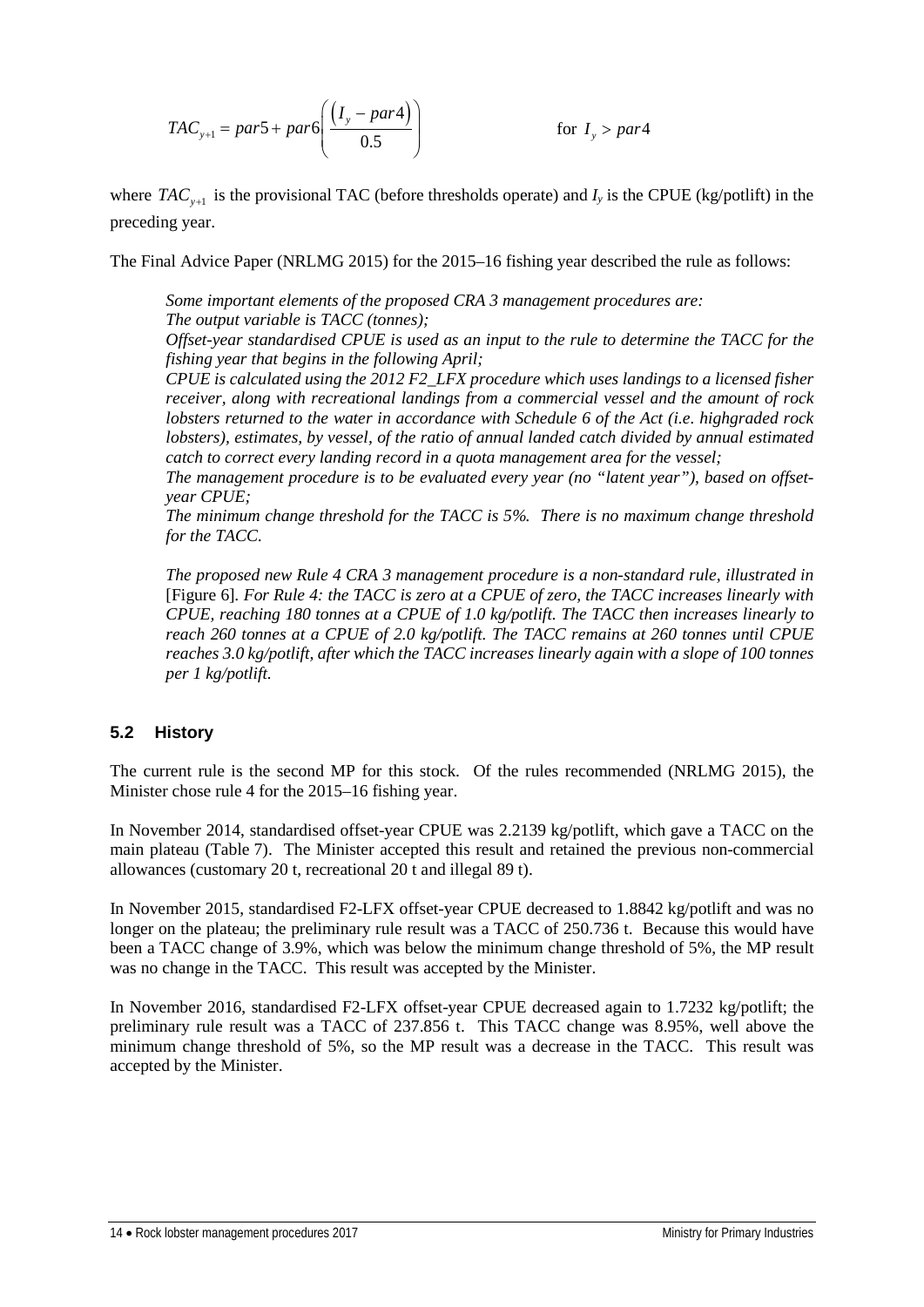| Table 7: History of the current CRA 3 management procedure. "Rule result" is the result of the |
|------------------------------------------------------------------------------------------------|
| management procedure after operation of all its components including thresholds.               |

|      | Applied to fishing | <b>Offset CPUE</b> | <b>Rule result:</b> | <b>Applied</b> | <b>Applied</b> |
|------|--------------------|--------------------|---------------------|----------------|----------------|
| Year | vear               | (kg/potlift)       | TACC (t)            | TACC (t)       | TAC(t)         |
| 2014 | $2015 - 16$        | 2.2139             | 260.00              | 260.95         | 389.95         |
| 2015 | $2016 - 17$        | 1.8842             | 260.00              | 260.95         | 389.95         |
| 2016 | $2017 - 18$        | 1.7232             | 237.857             | 237.86         | 366.86         |



**Figure 6: The current CRA 3 harvest control rule; the coloured symbols show the 2014, 2015 and 2016 CPUE and resulting TACCs.**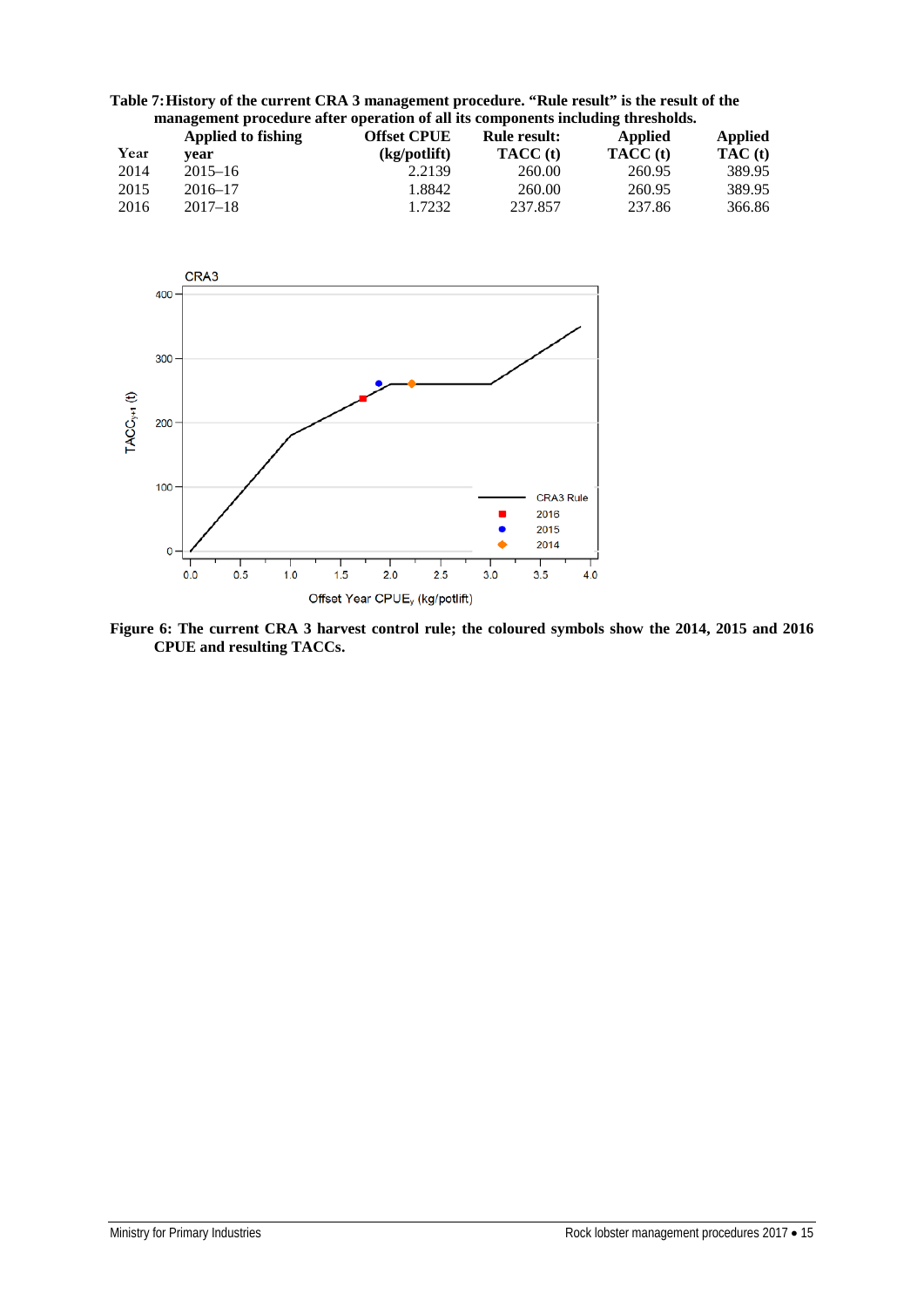## **6. CRA 4 MANAGEMENT PROCEDURE**

### **6.1 Summary:**

|                                      | CRA 4                         |
|--------------------------------------|-------------------------------|
| First year with MP                   | 2007                          |
| First year of current MP             | 2017                          |
| Review scheduled                     | 2021                          |
| Input CPUE                           | offset year F2-LFX            |
| Output                               | TACC                          |
| Type of rule                         | generalised plateau step rule |
| Latent year?                         | no                            |
| Minimum change                       | 5%                            |
| Maximum change                       | none                          |
| 2017–18 TAC                          | 484                           |
| 2017–18 customary allowance          | 35                            |
| 2017–18 recreational allowance       | 85                            |
| 2017–18 other mortality allowance 75 |                               |
| Total non-commercial allowance       | 195                           |
| 2017–18 TACC                         | 289                           |

The CRA 4 MP is based on work conducted in 2016 (Breen et al. 2017), using an operating model based on the CRA 4 stock assessment done in that year. Rules evaluated were generalised plateau step rules as described above. From the options recommended (NRLMG 2017), the Minister adopted rule 6, for which the specific parameter values are shown in Table 8.

#### **Table 8: Parameters for the CRA 4 generalised plateau step rule.**

|                    | CRA 4 rule 6 |
|--------------------|--------------|
| <b>Function</b>    | value        |
| rule type          | 4            |
| CPUE at $TACC = 0$ | 0.0          |
| left plateau       | 0.9          |
| right plateau      | 1.3          |
| plateau height     | 380          |
| step width         | 0.1          |
| step height        | 0.053        |
| minimum change     | 0.05         |
| maximum change     | $\theta$     |
| latent year switch | $\theta$     |
|                    |              |

The Final Advice Paper (NRLMG 2017) for the 2017–18 fishing year described the rule as follows: *a) The output variable is TACC (tonnes);*

*b) Offset-year standardised CPUE is used as an input to the rule to determine the TACC for the fishing year that begins in the following April;*

*c) CPUE is calculated using the 2012 F2\_LFX procedure...*

*d) The management procedure is to be evaluated every year (no "latent year"), based on offsetyear CPUE; and*

*e) The minimum change threshold for the TACC is 5%. There is no maximum change threshold for the TACC.*

*The proposed new CRA 4 management procedures are both generalised plateau step rules...*

*For Rule 6: at a CPUE value of zero the TACC is zero; the TACC then increases linearly to 0.9 kg/potlift; between CPUEs of 0.9 and 1.3 kg/potlift the TACC is 380 tonnes; as CPUE increases above 1.3 kg/potlift, the TACC increases in steps with a width of 0.1 kg/potlift and a height of 5.3% of the preceding TACC.*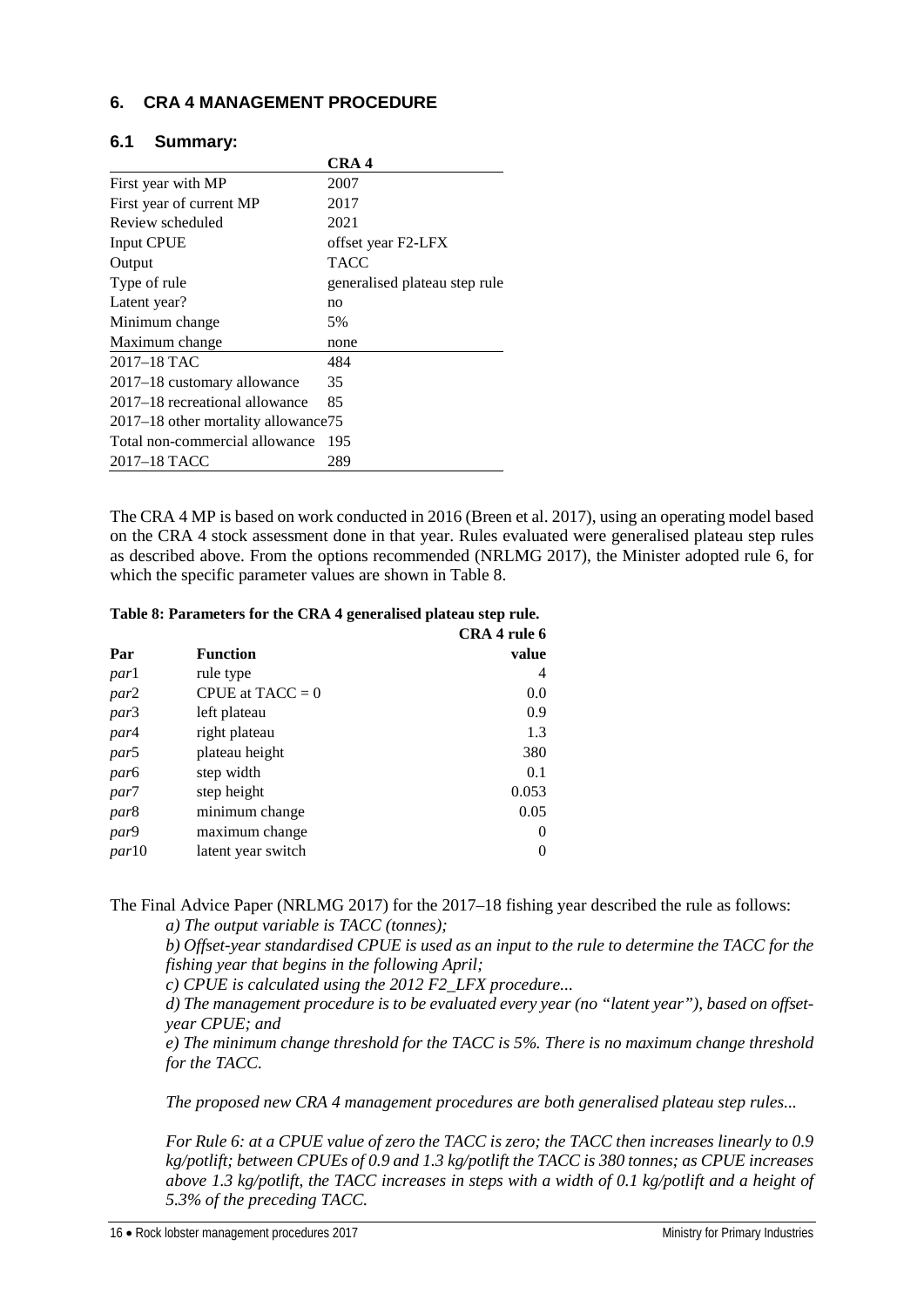## **6.2 History**

The first MP for CRA 4 was voluntary (Breen et al. 2009b), based on the work of Breen & Kim (2006), and was used to guide ACE (Annual Catch Entitlement, related to quota) shelving for 2007 and 2008. The Minister adopted the current MP in March 2017 for the 2017–18 fishing year. The input standardised offset-year CPUE for 2016 was 0.6851 kg/potlift, giving a TACC of 289.264 t (Figure 7). The Minister retained the existing non-commercial allowances (Table 9): these were customary 35 t, recreational 85 t and other mortality 75 t.

| Table 9: History of the current CRA 4 management procedure. "Rule result" is the result of the |  |                                                                                  |  |  |  |  |
|------------------------------------------------------------------------------------------------|--|----------------------------------------------------------------------------------|--|--|--|--|
|                                                                                                |  | management procedure after operation of all its components including thresholds. |  |  |  |  |

|      | Applied to   | <b>Offset CPUE</b> | <b>Rule result:</b> | Applied  | Applied |
|------|--------------|--------------------|---------------------|----------|---------|
| Year | fishing year | (kg/potlift)       | TACC (t)            | TACC (t) | TAC(t)  |
| 2016 | $2017 - 18$  | 0.6851             | 289.264             | 289      | 484     |



**Figure 7: History of the current CRA 4 management procedure; the coloured symbol shows the 2016 offsetyear CPUE and the 2017 TACC.**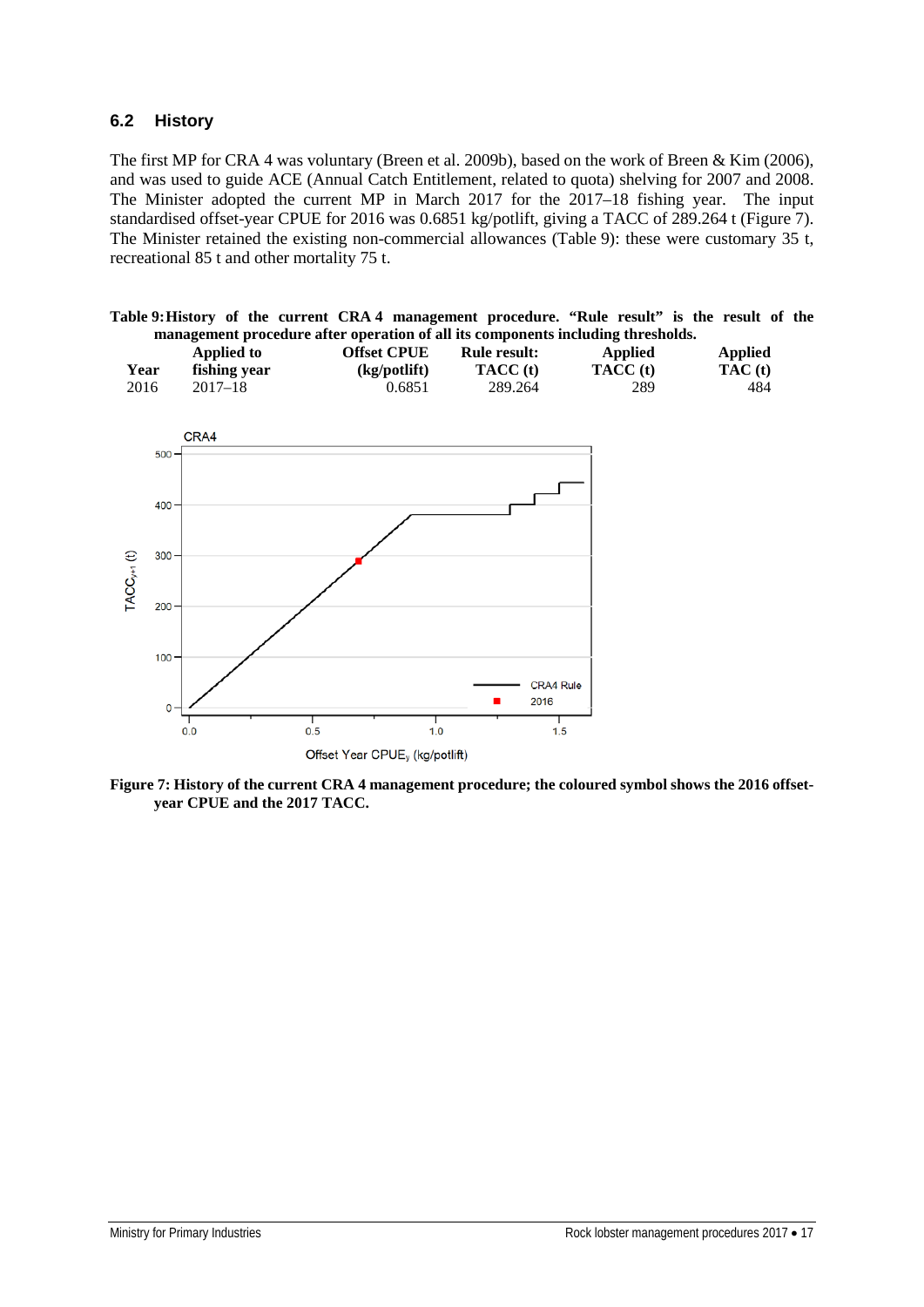## **7. CRA 5 MANAGEMENT PROCEDURE**

|                                   | CRA <sub>5</sub>              |
|-----------------------------------|-------------------------------|
| First year with MP                | 2009                          |
| First year of current MP          | 2016                          |
| Review scheduled                  | 2020                          |
| Input CPUE                        | offset year F2-LFX            |
| Output                            | <b>TACC</b>                   |
| Type of rule                      | generalised plateau step rule |
| Latent year?                      | no                            |
| Minimum change                    | 5%                            |
| Maximum change                    | none                          |
| $2017 - 18$ TAC                   | 514                           |
| 2017–18 customary allowance       | 40                            |
| 2017–18 recreational allowance    | 87                            |
| 2017–18 other mortality allowance | 37                            |
| Total non-commercial allowance    | 164                           |
| 2017–18 TACC                      | 350                           |

#### **7.1 Summary:**

The CRA 5 MP is based on MPEs made in 2015 (Starr & Webber 2016), using an operating model based on a stock assessment in that year. Rules evaluated were generalised plateau step rules. From the options recommended to them, the NRLMG (2016) chose, and the Minister accepted, rule 45, for which the specific parameter values are shown in Table 10. The Minister increased the recreational allowance from 40 to 87 t to conform with best available information.

#### **Table 10: Parameters for the CRA 5 generalised plateau step rule.**

|                  |                    | CRA 5 2015–45 rule |
|------------------|--------------------|--------------------|
| Par              | <b>Function</b>    | value              |
| <i>par</i> 1     | rule type          | 4                  |
| par2             | CPUE at $TACC = 0$ | 0.3                |
| par3             | left plateau       | 1.2                |
| par4             | right plateau      | 2.2                |
| par5             | plateau height     | 350                |
| par <sub>6</sub> | step width         | 0.2                |
| par7             | step height        | 0.055              |
| par <sub>8</sub> | minimum change     | 0.05               |
| par9             | maximum change     | $\theta$           |
| r10              | latent year switch |                    |

The Final Advice Paper (NRLMG 2016) for the 2016–17 fishing year described the new harvest control rule as follows:

*a) The output variable is TACC (tonnes);*

*b) Offset-year standardised CPUE is used as an input to the rule to determine the TACC for the fishing year that begins in the following April;*

*c) CPUE is calculated using the 2012 F2\_LFX procedure which uses:*

- *landings to a licensed fisher receiver, along with recreational landings from a commercial vessel and the amount of rock lobsters returned to the water in accordance with Schedule 6 of the Act (i.e. highgraded rock lobsters),*
- *estimates, by vessel, of the ratio of annual landed catch divided by annual estimated catch to correct every landing record in a quota management area for the vessel;*

*d) The management procedure is to be operated every year (no "latent year"), based on offset-year CPUE;*

*e) The minimum change threshold for the TACC is 5%. There is no maximum change threshold for the TACC.*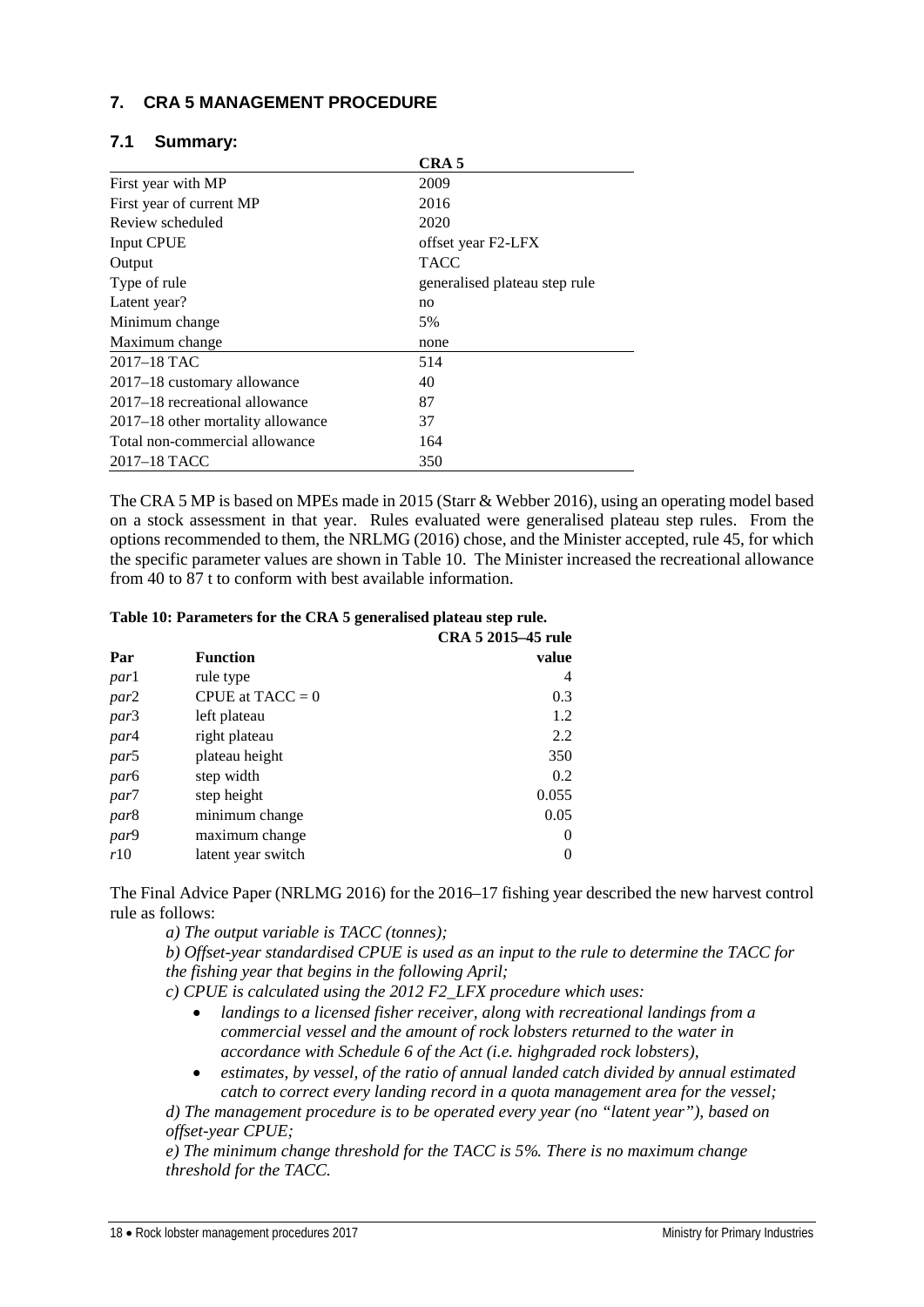*The proposed new CRA 5 management procedure is based on a generalised plateau step rule... Between CPUEs of zero and 0.3 kg/potlift the TACC is zero, the TACC then increases linearly with CPUE to 350 tonnes at a CPUE of 1.2 kg/potlift. The TACC remains at 350 tonnes until CPUE reaches 2.2 kg/potlift and then increases by 5.5% in CPUE steps of 0.2 kg/potlift.*

## **7.2 History**

The current rule was adopted by the Minister for the 2016–17 fishing year. In November 2015, standardised F2-LFX offset-year CPUE was 1.789, which specified a TACC of 350 t, on the plateau. The Minister retained the customary allowance of 40 t and the illegal allowance of 37 t, but increased the recreational allowance from 40 to 87 t, giving a TAC of 514 t [\(Table](#page-22-0) 11 and [Figure 8\)](#page-22-1).

In November 2016, standardised F2-LFX offset-year CPUE was 1.5902, which specified a TACC of 350 t, on the plateau. The Minister retained the allowances set in 2016, giving a TAC of 514 t [\(Table](#page-22-0) 11 and [Figure 8\)](#page-22-1).

<span id="page-22-0"></span>**Table 11: History of the current CRA 5 management procedure. "Rule result" is the result of the management procedure after operation of all its components including thresholds.**

|      |                         | <b>Offset CPUE</b> | <b>Rule result:</b> | Applied  | <b>Applied</b> |
|------|-------------------------|--------------------|---------------------|----------|----------------|
| Year | Applied to fishing year | (kg/potlift)       | TACC (t)            | TACC (t) | TAC(t)         |
| 2015 | 2016–17                 | . 789              | 350                 | 350      | 514            |
| 2016 | $2017 - 18$             | 1.5902             | 350                 | 350      | 514            |



<span id="page-22-1"></span>**Figure 8: History of the current CRA 5 management procedure; the coloured symbols show the 2015 and 2016 offset-year CPUE and resulting TACCs.**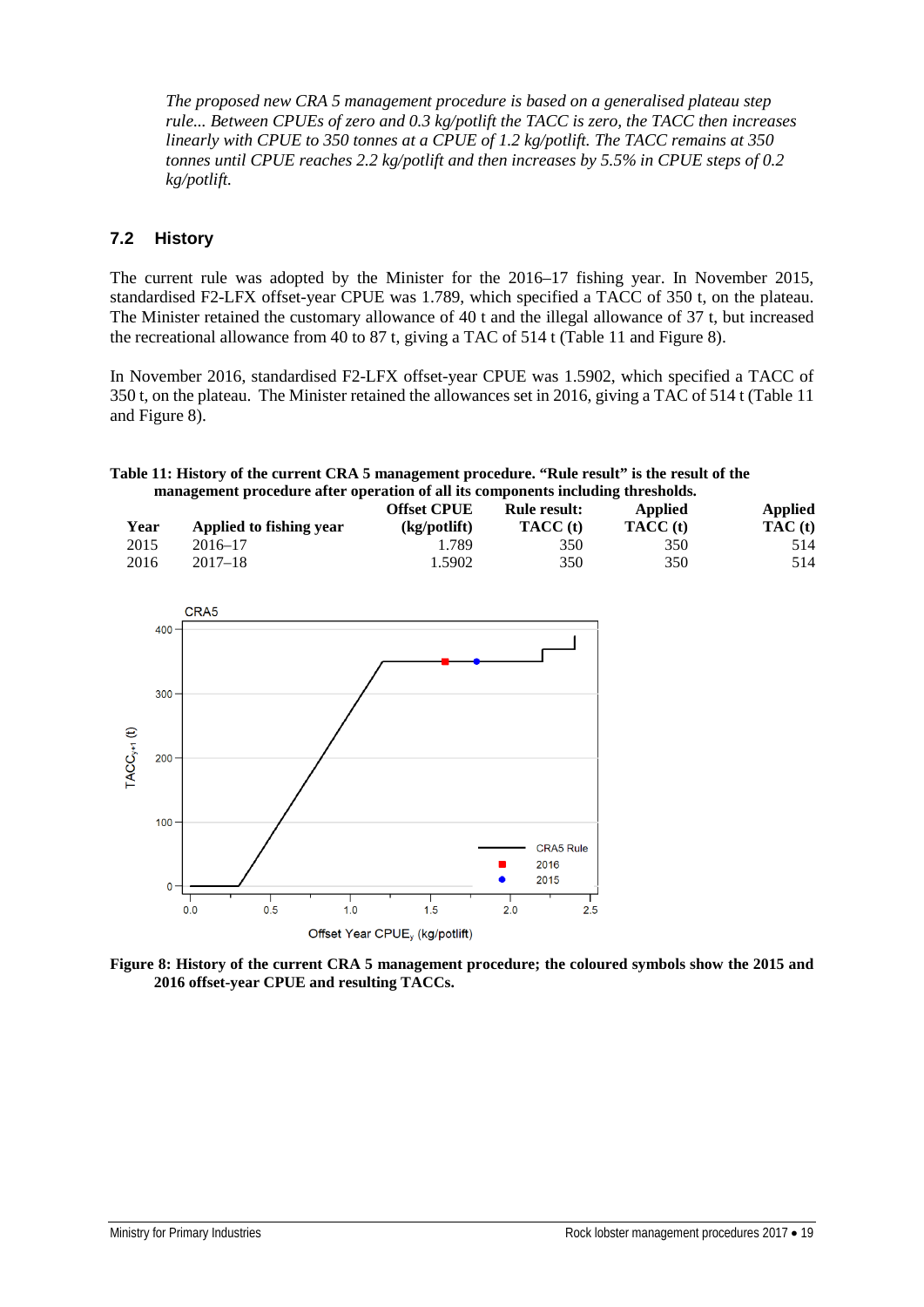## **8. CRA 6**

## **8.1 Summary:**

|                                   | CRA 6    |  |
|-----------------------------------|----------|--|
| $2017 - 18$ TAC                   | 370      |  |
| 2017–18 customary allowance       | 4        |  |
| 2017–18 recreational allowance    | 6        |  |
| 2017–18 other mortality allowance | $\theta$ |  |
| Total non-commercial allowance    | 10       |  |
| 2017–18 TACC                      | 360      |  |

There is no management procedure for CRA 6 and there has been no recent stock assessment.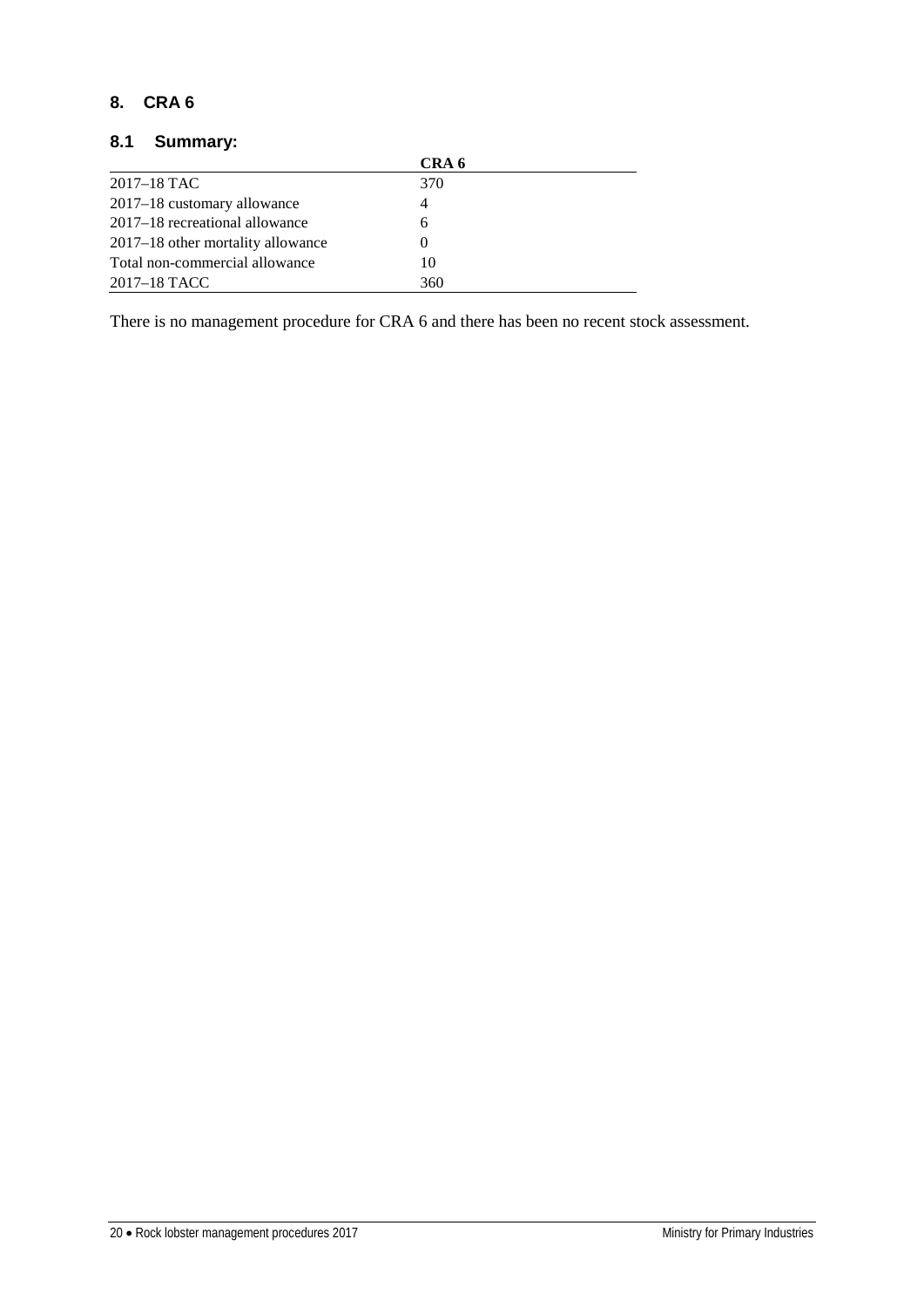## **9. CRA 7 MANAGEMENT PROCEDURE**

| 9.1 | <b>Summary</b> |
|-----|----------------|
|-----|----------------|

|                                | CRA <sub>7</sub>               |
|--------------------------------|--------------------------------|
| First year with MP             | 1996                           |
| First year of current MP       | 2013                           |
| Review scheduled               | 2020                           |
| <b>Input CPUE</b>              | offset year F2-LFX             |
| Output                         | <b>TACC</b>                    |
| Type of rule                   | generalised plateau slope rule |
| Latent year?                   | no                             |
| Minimum change                 | 10%                            |
| Maximum change                 | 50%                            |
| 2017–18 TAC                    | 132.52                         |
| 2017–18 customary allowance    | 10.0                           |
| 2017–18 recreational allowance | 5.0                            |
| $2017 - 18$ other mortality    | 5.0                            |
| Total non-commercial allowance | 20.0                           |
| 2017–18 TACC                   | 112.52                         |

The CRA 7 MP is based on MPEs made in 2012, which used an operating model based on the 2012 joint stock assessment for CRA 7 and CRA 8 (Haist et al. 2013). This MP was evaluated in 2015 after a new stock assessment (Haist et al. 2016) and was retained.

Rules evaluated in 2012 and again in 2015 were generalised slope rules. From the options originally recommended (NRLMG 2013) the Minister adopted rule 39, for which specific parameter values are shown in Table 12. This rule replaced an earlier rule and is the latest in a series (Starr et al. 1997; Bentley et al. 2003b; Breen et al. 2008).

| Table 12: Parameters for the CRA 7 generalised plateau slope rule. |  |
|--------------------------------------------------------------------|--|
|--------------------------------------------------------------------|--|

|                  |                    | CRA 7 rule 39 |
|------------------|--------------------|---------------|
| Par              | <b>Function</b>    | value         |
| <i>par</i> 1     | rule type          | 3             |
| par2             | CPUE at $TACC = 0$ | 0.17          |
| par3             | left plateau       | 1.00          |
| par4             | right plateau      | 1.75          |
| par5             | plateau height     | 80            |
| par <sub>6</sub> | slope              | 3.0           |
| par7             | step height        | n.a.          |
| par <sub>8</sub> | minimum change     | 0.1           |
| par9             | maximum change     | 0.5           |
| par10            | latent year switch | 0             |

The Final Advice Paper (NRLMG 2013) for the 2013–14 fishing year described the rule as follows: *Some important elements of the new Rule 39 CRA 7 Management Procedure are:*

- *the output variable is TACC (tonnes) (non-commercial catch assumptions are made from the operating model).*
- *offset-year standardised CPUE is used as an input to the rule to determine the TACC for the fishing year that begins in the following April.*
- *CPUE is calculated using the new "F2-LFX" procedure which uses:*
	- o *landings to a licensed fisher receiver, along with recreational landings from a commercial vessel and the amount of rock lobsters returned to the water in accordance with Schedule 6 of the Act (i.e. highgraded rock lobsters),*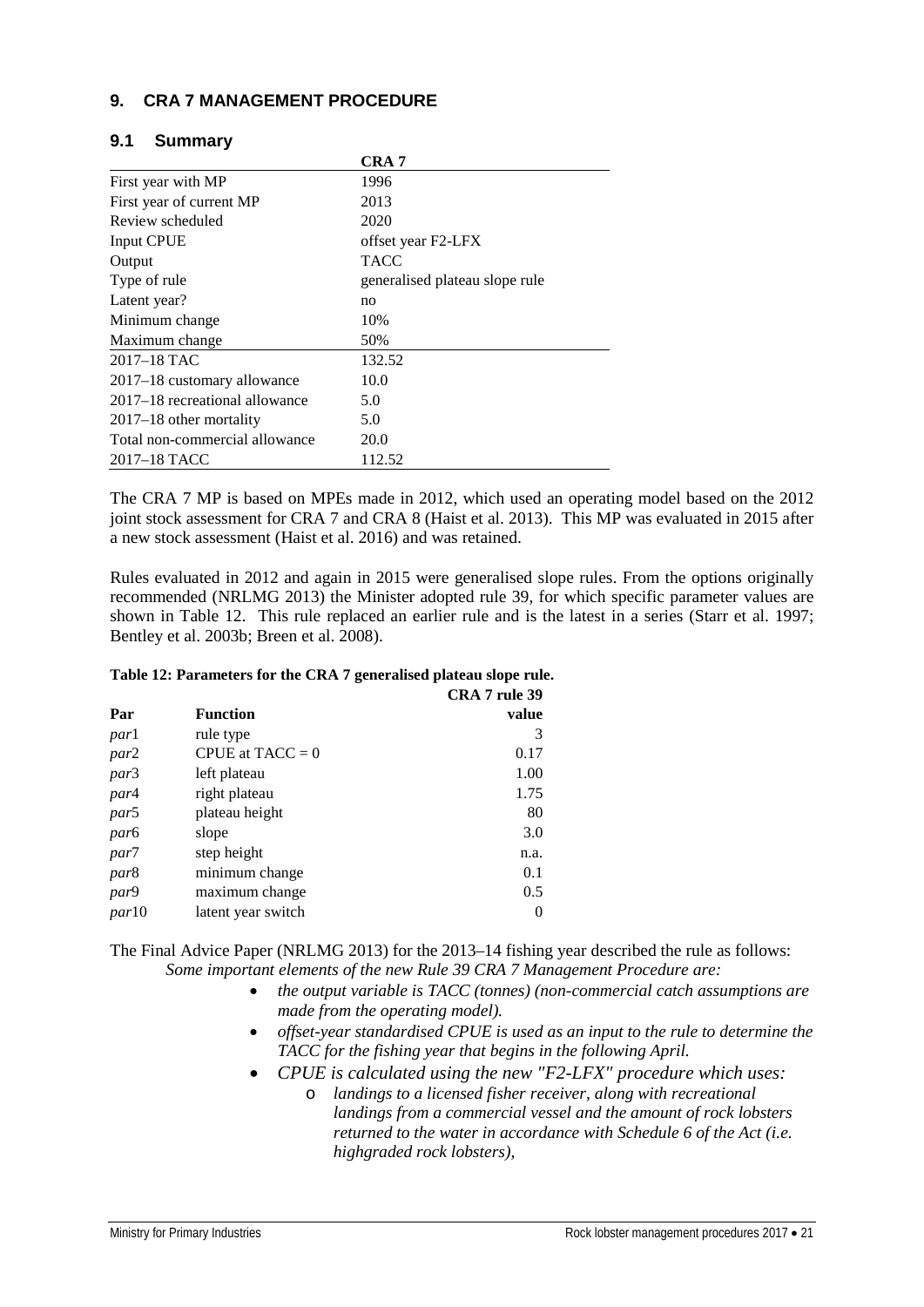- o *estimates, by vessel, of the ratio of annual landed catch divided by annual estimated catch to correct every landing record in a quota management area for the vessel.*
- *the management procedure is to be evaluated every year (no "latent year"), based on offset-year CPUE.*
- *the new CRA 7 Management Procedure is based on a generalised plateau rule. Below a CPUE of 0.17 kg/potlift, the TACC is zero; between a CPUE of*  [0.17] *and 1.0 kg/potlift, the TACC increases linearly with CPUE to a plateau of 80 tonnes, which extends to a CPUE of 1.75 kg/potlift. As CPUE increases above 1.75 kg/potlift, TACC increases linearly. The minimum change threshold for the TACC is 10% and the maximum change threshold is 50%.*

#### **9.2 History**

The Minister adopted this rule in 2013 for the 2013–14 fishing year. The standardised offset-year CPUE in November 2012 was 0.625, giving a TACC of 44.96 t. The Minister accepted this result and used the same allowances as for previous years (customary 10 t, recreational 5 t, other mortality 5 t) to set a TAC of 64 t (Table 13, Figure 9).

In November 2013 the offset-year CPUE had more than doubled to 1.356, which suggested a TACC of 80 t. The increase was greater than the maximum allowed increase of 50%, so the TACC was increased by 50% to 66 t. The Minister accepted this result and used the same allowances to set a TAC of 86 t.

In November 2014 the offset-year CPUE had increased to 2.3036, giving a TACC of 97.72 t. The Minister accepted this result and retained the same allowances as before, giving a TAC of 117.72 t.

In November 2015, standardised F2-LFX offset-year CPUE had decreased slightly to 2.2124 and the preliminary rule result was a TACC of 94.797 t. Because this would be a change of only 2.9%, less than minimum change threshold of 10%, the MP result was no change to the TACC.

In November 2016, standardised F2-LFX offset-year CPUE had increased to 2.7661 kg/potlift and the preliminary rule result was a TACC of 112.515 t. The TACC change of 10% was well above the minimum change threshold of 10%, so the MP result was an increased TACC. The Minister accepted this and retained the existing allowances.

#### **Table 13: History of the CRA 7 management procedure. "Rule result" is the result of the management procedure after operation of all its components including thresholds.**

|      |                         | <b>Offset CPUE</b> | <b>Rule result:</b> | <b>Applied</b> | Applied |
|------|-------------------------|--------------------|---------------------|----------------|---------|
| Year | Applied to fishing year | (kg/potlift)       | TACC (t)            | TACC (t)       | TAC(t)  |
| 2012 | $2013 - 14$             | 0.625              | 43.96               | 44.0           | 64.0    |
| 2013 | $2014 - 15$             | 1.356              | 66.0                | 66.0           | 86.0    |
| 2014 | $2015 - 16$             | 2.304              | 97.72               | 97.72          | 117.72  |
| 2015 | $2016 - 17$             | 2.212              | 97.72               | 97.72          | 117.72  |
| 2016 | $2017 - 18$             | 2.766              | 112.512             | 112.52         | 132.52  |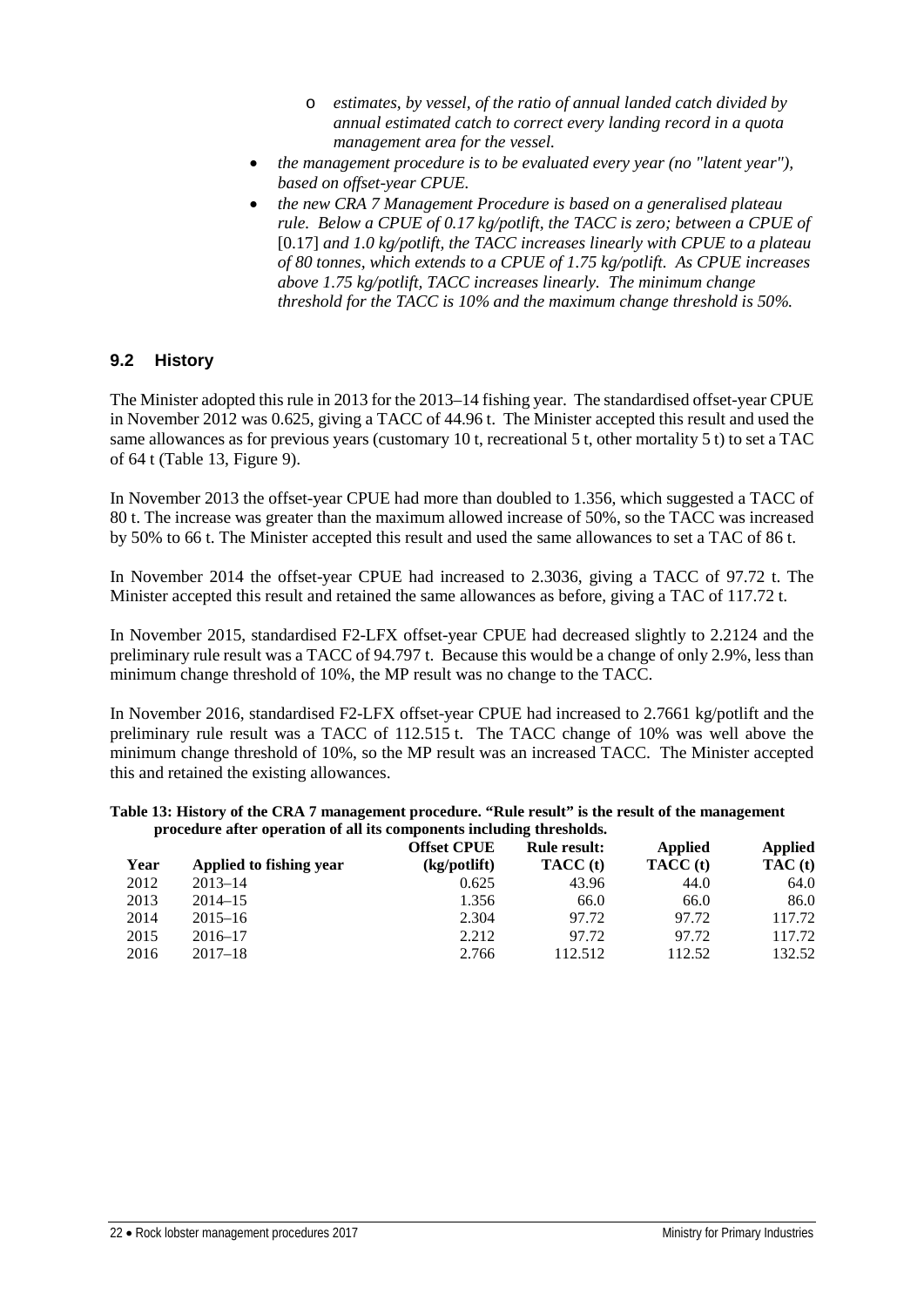

**Figure 9: History of the current CRA 7 management procedure the coloured symbols show the 2012–16 offset-year CPUE and resulting TACCs.**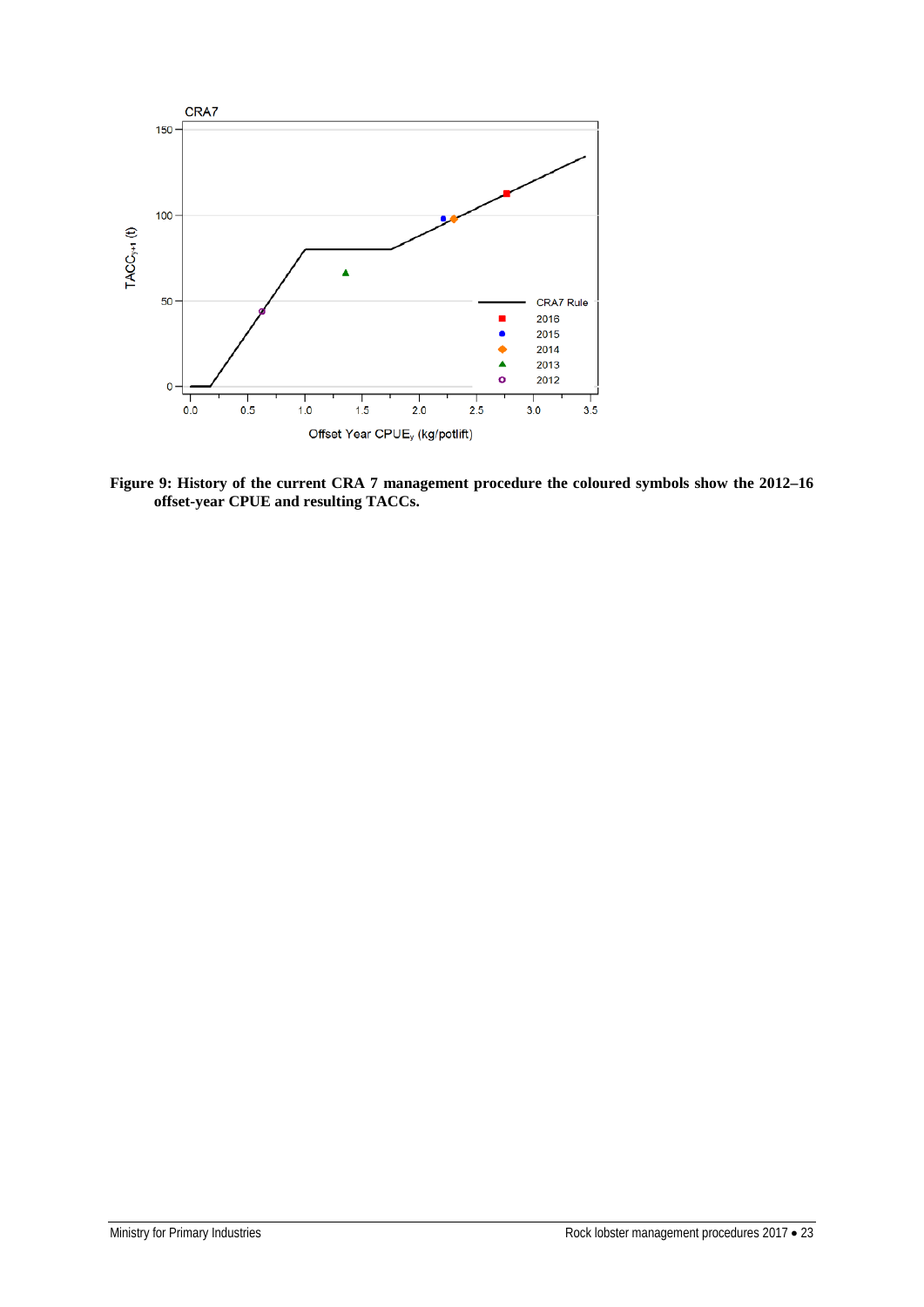## **10. CRA 8 MANAGEMENT PROCEDURE**

|  |  | 10.1 Summary |
|--|--|--------------|
|--|--|--------------|

|                                   | CRA <sub>8</sub>              |
|-----------------------------------|-------------------------------|
| First year with MP                | 1996                          |
| First year of current MP          | 2016                          |
| Review scheduled                  | 2020                          |
| Input CPUE                        | offset year F2-LF             |
| Output                            | <b>TACC</b>                   |
| Type of rule                      | generalised plateau step rule |
| Latent year?                      | no                            |
| Minimum change                    | 5%                            |
| Maximum change                    | no                            |
| 2017–18 TAC                       | 1053                          |
| 2017–18 customary allowance       | 30                            |
| 2017–18 recreational allowance    | 33                            |
| 2017–18 other mortality allowance | 28                            |
| Total non-commercial allowance    | 91                            |
| 2017–18 TACC                      | 962                           |

The CRA 8 MP is based on MPEs made in 2015, using an operating model based on the combined CRA 7 / CRA 8 stock assessment (Haist et al. 2016). The input CPUE is based only on the sizes of fish that are landed, not on all sizes including the larger ones that are not economic. This was called \$CPUE or money-fish CPUE in the MPEs and is calculated using the F2-LF algorithm (see Starr 2016). The more usual F2-LFX procedure also considers destination X, legal lobsters returned to the sea.

From the options recommended, the NRLMG (2016) chose and the Minister adopted rule 43, for which the parameters are shown in Table 14. This rule replaced a similar rule and is the fourth in a series that began in 1996 (Starr et al. 1997; Bentley et al. 2003b; Breen et al. 2008). Except for an extended plateau and the altered input, the adopted rule is very similar to the previous CRA 8 MP when the allowances are the same (the previous rule generated a TAC; this rule generates a TACC).

|  |  | Table 14: Parameters for the CRA 8 generalised plateau slope rule. |  |
|--|--|--------------------------------------------------------------------|--|
|  |  |                                                                    |  |

|                  |                    | CRA 8 rule 13 |
|------------------|--------------------|---------------|
| Par              | <b>Function</b>    | value         |
| <i>par</i> 1     | rule type          | 4             |
| par2             | CPUE at $TACC = 0$ | 0.5           |
| par3             | left plateau       | 1.9           |
| par4             | right plateau      | 3.2           |
| par5             | plateau height     | 962           |
| par <sub>6</sub> | step width         | 0.5           |
| par7             | step height        | 0.055         |
| par8             | minimum change     | 0.05          |
| par9             | maximum change     | $\theta$      |
| <i>par</i> 10    | latent year switch | 0             |

The Final Advice Paper (NRLMG 2016) for the 2016–17 fishing year described the rule as follows:

*Some important elements of the proposed new CRA 8 management procedure are: a) The output variable is TACC (tonnes);*

*b) Offset-year standardised CPUE is used as an input to the rule to determine the TACC for the fishing year that begins in the following April;*

*c) CPUE is calculated using the new "F2\_LF" procedure, which gives the "money-fish" CPUE, or \$CPUE. This procedure uses:*

• *landings to a licensed fisher receiver, along with recreational landings from a commercial vessel (it does not include the amount of rock lobsters returned to the*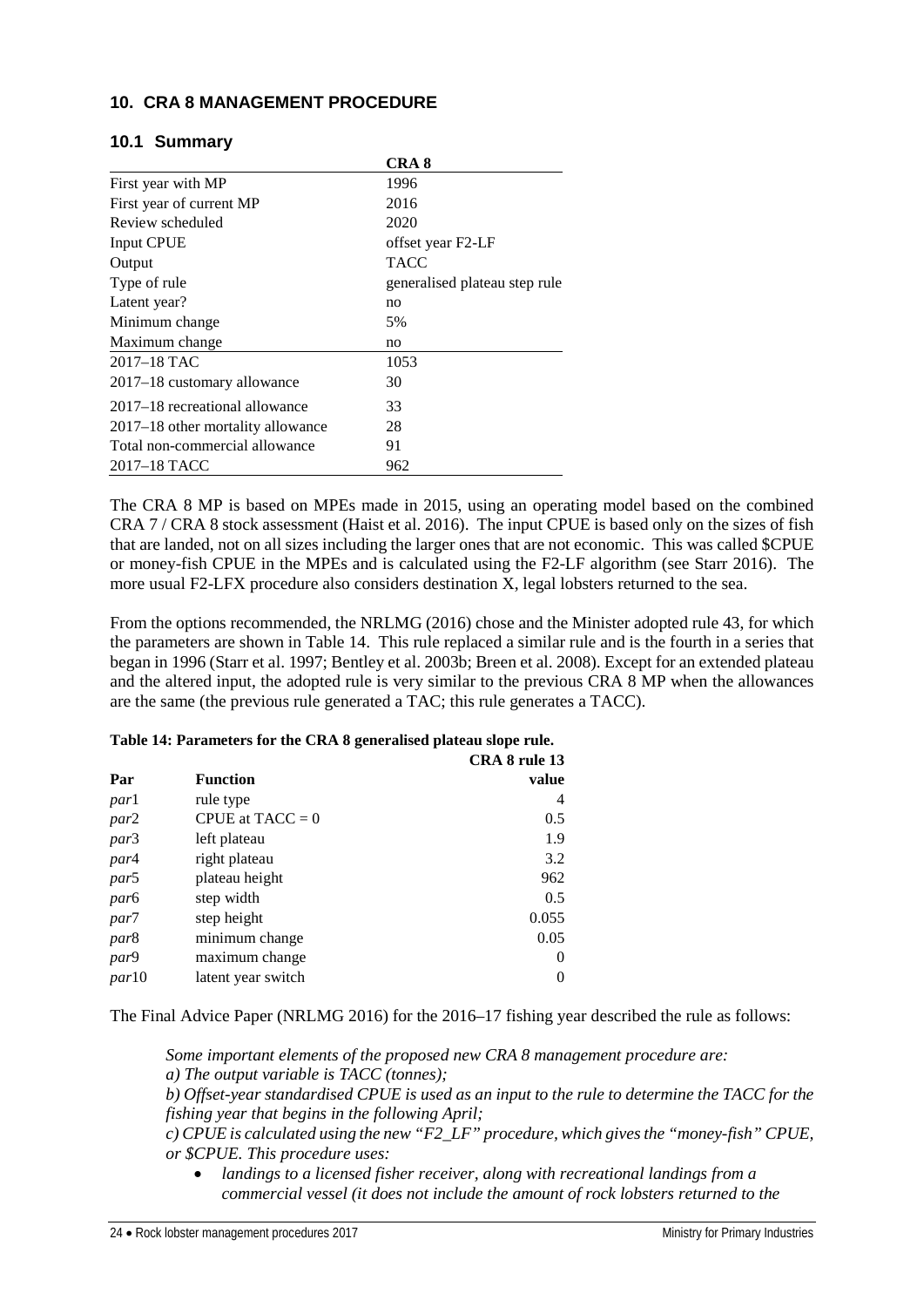*water in accordance with Schedule 6 of the Act (i.e. highgraded rock lobsters) as does the F2\_LFX procedure),*

• *estimates, by vessel, of the ratio of annual landed catch divided by annual estimated catch to correct every landing record in a quota management area for the vessel;* 

*d) The management procedure is to be evaluated every year (no "latent year"), based on offset-year CPUE;*

*e) The minimum change threshold for the TACC is 5%. There is no maximum change threshold for the TACC.*

*The proposed new CRA 8 management procedure is based on a generalised plateau step rule ... Between CPUEs of zero and 0.5 kg/potlift the TACC is zero, the TACC then increases linearly with CPUE to 962 tonnes at a CPUE of 1.9 kg/potlift. The TACC remains at 962 tonnes until CPUE reaches 3.2 kg/potlift and then increases by 5.5% in CPUE steps of 0.5 kg/potlift.*

## **10.2 History**

History of the CRA 8 MP is shown in Table 15. In November 2015, the standardised offset-year F2-LF CPUE was 3.062 kg/potlift, which gave a TACC on the plateau (Table 15 an[d Figure 10\)](#page-28-0).

In November 2016, standardised offset-year F2-LF CPUE was 3.0254 kg/potlift, which gave a TACC on the plateau (Table 15 and [Figure 10\)](#page-28-0).

**Table 15: History of the current CRA 8 management procedure. "Rule result" is the result of the management procedure after operation of all its components including thresholds.** 

|              | Applied to fishing | <b>Offset CPUE</b>    | Rule result:           | Applied         | <b>Applied</b>  |
|--------------|--------------------|-----------------------|------------------------|-----------------|-----------------|
| Year<br>2015 | vear<br>2016–17    | (kg/potlift)<br>3.062 | <b>TACC</b> (t)<br>962 | TACC (t)<br>962 | TAC (t)<br>1053 |
| 2016         | $2017 - 18$        | 3.0254                | 962                    | 962             | 1053            |



<span id="page-28-0"></span>**Figure 10: History of the current CRA 8 management procedure; coloured symbols show CPUE and resulting TACCs in 2015 and 2016.**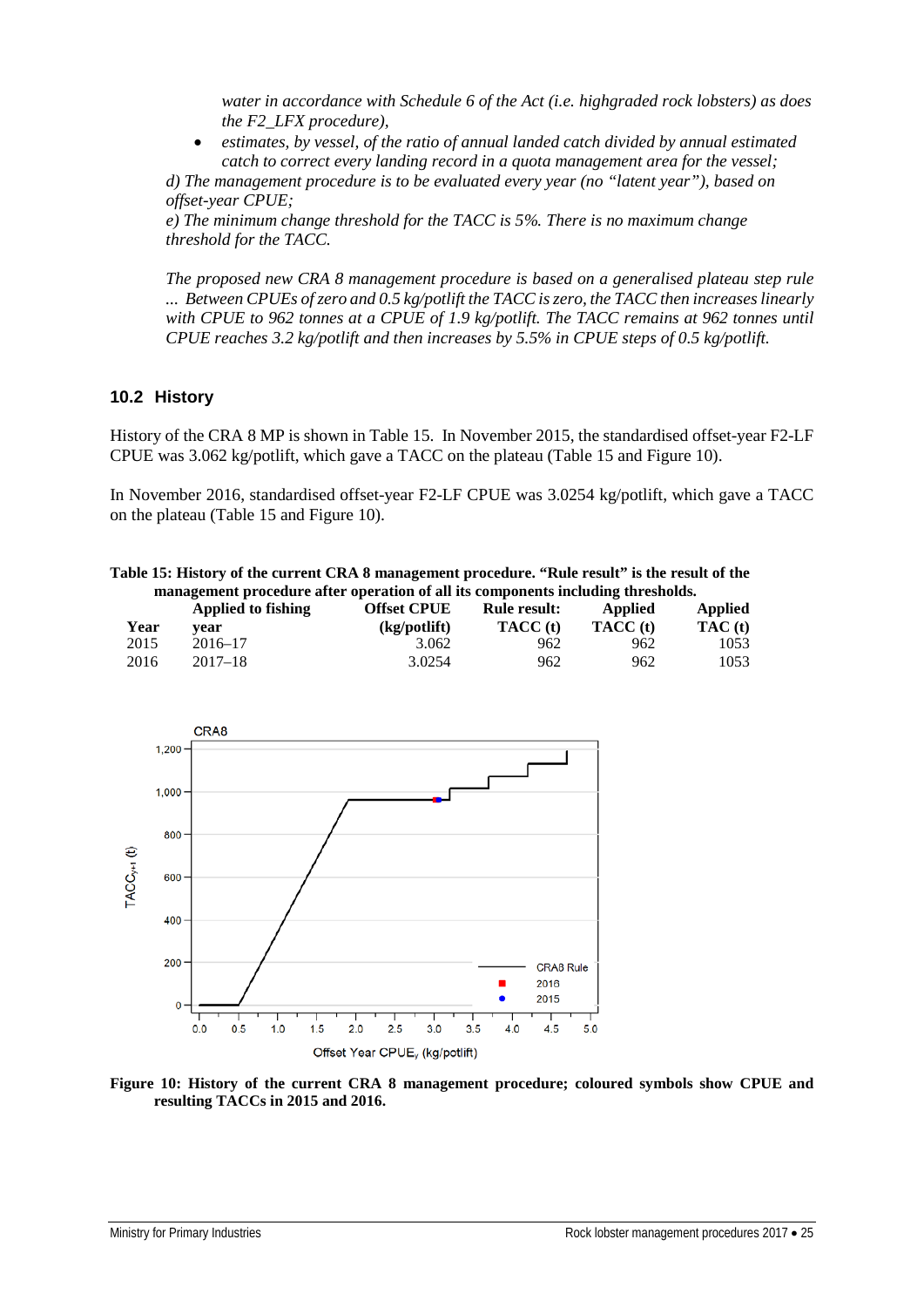## **11. CRA 9**

#### **11.1 Summary**

|                                   | CRA 9 |  |
|-----------------------------------|-------|--|
| First year with MP                | 2014  |  |
| First year of current MP          | n.a.  |  |
| Review scheduled                  | n.a.  |  |
| Input CPUE                        | n.a.  |  |
| Output                            | n.a.  |  |
| Type of rule                      | n.a.  |  |
| Latent year?                      | n.a.  |  |
| Minimum change                    | n.a.  |  |
| Maximum change                    | n.a.  |  |
| $2017 - 18$ TAC                   | 115.8 |  |
| 2017–18 customary allowance       | 20    |  |
| 2017–18 recreational allowance    | 30    |  |
| 2017–18 other mortality allowance | 5     |  |
| Total non-commercial allowance    | 55    |  |
| 2017–18 TACC                      | 60.8  |  |

A CRA 9 MP was based on MPEs made in 2013 (Breen 2014), using an operating model based on a simple surplus-production model. From the options recommended (NRLMG 2014) the Minister adopted rule 4041. When first used for 2014–15, it was the first MP for this stock, and for the first time in 2014 the Minister set TAC and non-commercial allowances.

When CPUE declined in November 2014, industry complained vigorously that this did not reflect a decline in the stock and instead was a mistake or an artefact of the small number of fishing vessels. The NRLMG advised the Minister not to change the TACC or TAC in 2015 and promised a CPUE review for this stock in 2015. The Minister made no changes.

In 2015, an audit of the CRA 9 catch and effort reporting identified some problems, concluded that the decline in CPUE was real and questioned whether CRA 9 CPUE is an index of abundance for the whole stock (Webber, unpublished data). This analysis and those performed by Starr (unpublished data) suggested that, because of the very large area and very small fleet, the small volume of information available and the sensitivity of standardised CPUE to standardisation options, CPUE is not a reliable index for CRA 9 stock abundance.

The NRLMG recommended that the MP not be followed for 2016–17, marking the end of the CRA 9 MP. The Minister accepted this suggestion (Nathan Guy, Minister for Primary Industries, unpublished document):

*I am comfortable with not using the current CRA 9 management procedure as long as the NRLMG explores alternative management approaches for the fishery during 2016. I recommend that the NRLMG and the CRA 9 industry starts to discuss feasible options for the future management of the CRA 9 as soon as possible, and in conjunction with the Rock Lobster Fisheries Assessment Working Group.*

*Making no change to the CRA 9 catch limit in the short-term is unlikely to pose a sustainability risk; the size frequency distribution of commercial catches does not suggest a rock lobster stock under high fishing pressure.*

For 2017 no changes were made to the TAC, TACC or allowances.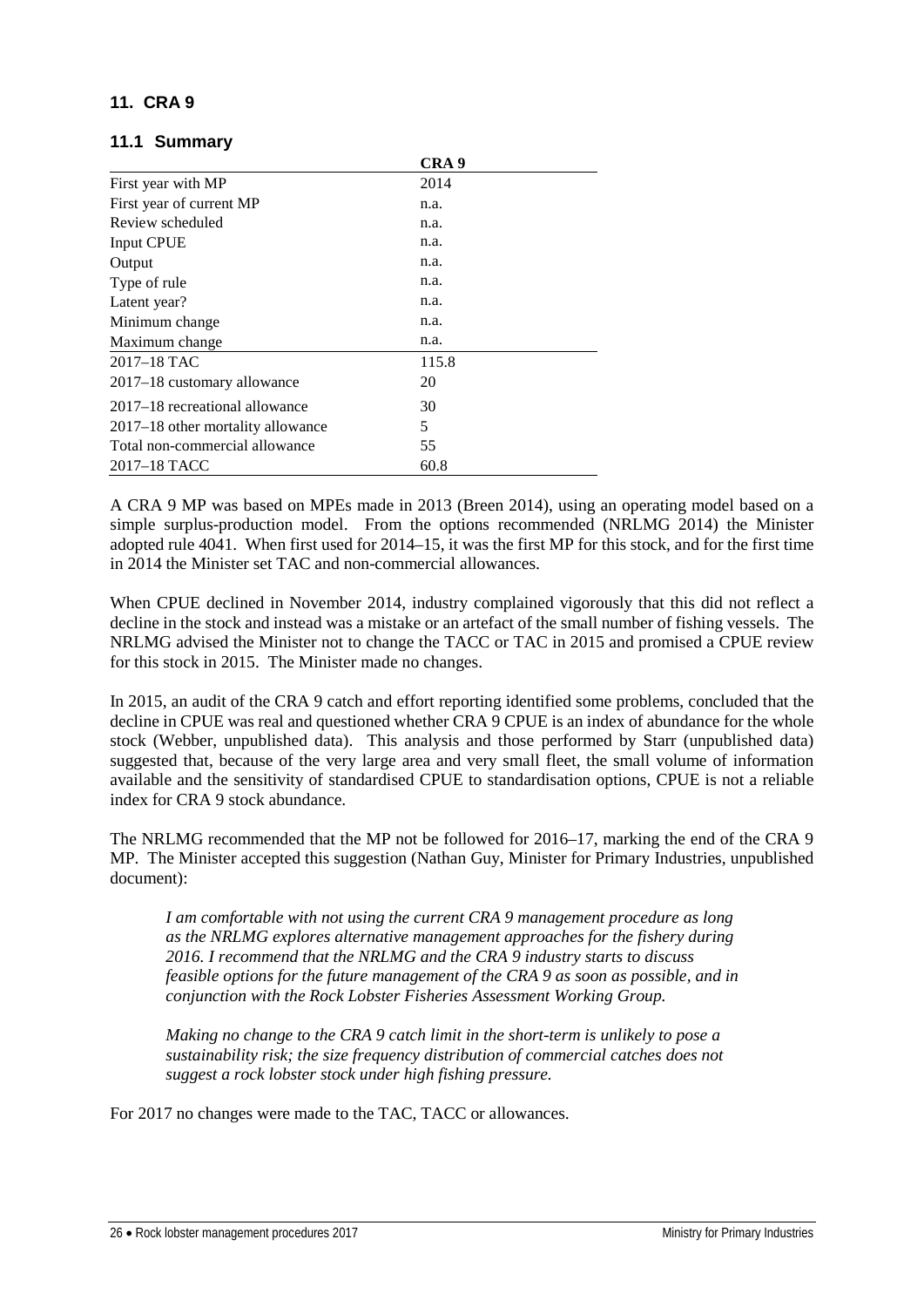## **12. ACKNOWLEDGEMENTS**

Thanks to my esteemed colleagues with whom I have worked on lobster MPs: Andrew Branson, Nokome Bentley, Charles Edwards, Vivian Haist, Terese Kendrick, Marine Pomarede, Susan Kim, Adam Smith, Paul Starr, Kevin Stokes, Daryl Sykes and D'Arcy Webber; colleagues at MPI, especially Mark Edwards, Alicia McKinnon and Kevin Sullivan; members of the National Rock Lobster Management Group and many individual fishermen and quota owners in the commercial rock lobster fishery.

## **13. REFERENCES**

- Bentley, N.; Breen, P.A.; Kim, S.W.; Starr, P.J. (2005). Can additional abundance indices improve harvest control rules for New Zealand rock lobster fisheries (*Jasus edwardsii*)? *New Zealand Journal of Marine and Freshwater Research 39(3):* 629–644.
- Bentley, N.; Breen, P.A.; Starr, P.J. (2003b). Design and evaluation of a revised management decision rule for red rock lobster fisheries (*Jasus edwardsii*) in CRA 7 and CRA 8. *New Zealand Fisheries Assessment Report 2003/30.* 44 p.
- Bentley, N.; Breen, P.A.; Starr, P.J.; Sykes, D.R. (2003a). Development and evaluation of decision rules for management of New Zealand rock lobster stocks. *New Zealand Fisheries Assessment Report 2003/29.* 14 p*.*
- Bentley, N.; Stokes, K. (2009). Contrasting paradigms for fisheries management decision making: how well do they serve data-poor fisheries? *Marine and Coastal Fisheries: Dynamics, Management, and Ecosystem Science 1(1)*: 391–401.
- Breen, P.A. (2009). A voluntary harvest control rule for a New Zealand rock lobster (*Jasus edwardsii*) stock. *New Zealand Journal of Marine and Freshwater Research 43(3)*: 941–951.
- Breen, P.A. (2014). CRA 9 Management procedure evaluations. *New Zealand Fisheries Assessment Report 2014/20.* 72 p.
- Breen, P.A. (2015). Operational management procedures for New Zealand rock lobster stocks (*Jasus edwardsii*) in 2015. *New Zealand Fisheries Assessment Report 2015/51*. 27 p.
- Breen, P.A.; Bentley, N.; Haist, V.; Starr, P.J.; Sykes, D.R. (2016a). Management procedures for New Zealand lobster stocks. pp. 105–122 In C.T.T. Edwards & D.J. Dankel (Eds.) Management science in fisheries: a practical introduction to simulation-based methods. Routledge, London & New York.  $xix + 460p$ .
- Breen, P.A.; Branson, A.R.; Bentley, N.; Haist, V.; Lawson, M.; Starr, P.J.; Sykes, D.R.; Webber, D'A.N. (2016b). Stakeholder management of the New Zealand red rock lobster (*Jasus edwardsii*) fishery. *Fisheries Research 183*: 530–538.
- Breen, P.A.; Haist, V.; Smith, A.N.H.; Starr, P.J. (2008). Review of the NSS decision rule for stocks CRA 7 and CRA 8 and development of new operational management procedures. *New Zealand Fisheries Assessment Report 2008/55*. 71 p.
- Breen, P.A.; Kim, S.W. (2006). Development of an operational management procedure (decision rule) for CRA 4. *New Zealand Fisheries Assessment Report 2006/53*. 46 p.
- Breen, P.A.; Kim, S.W.; Bentley, N.; Starr, P.J. (2003). Preliminary evaluation of maintenance management procedures for New Zealand rock lobster (*Jasus edwardsii*) fisheries. *New Zealand Fisheries Assessment Report 2003/20*. 65 p.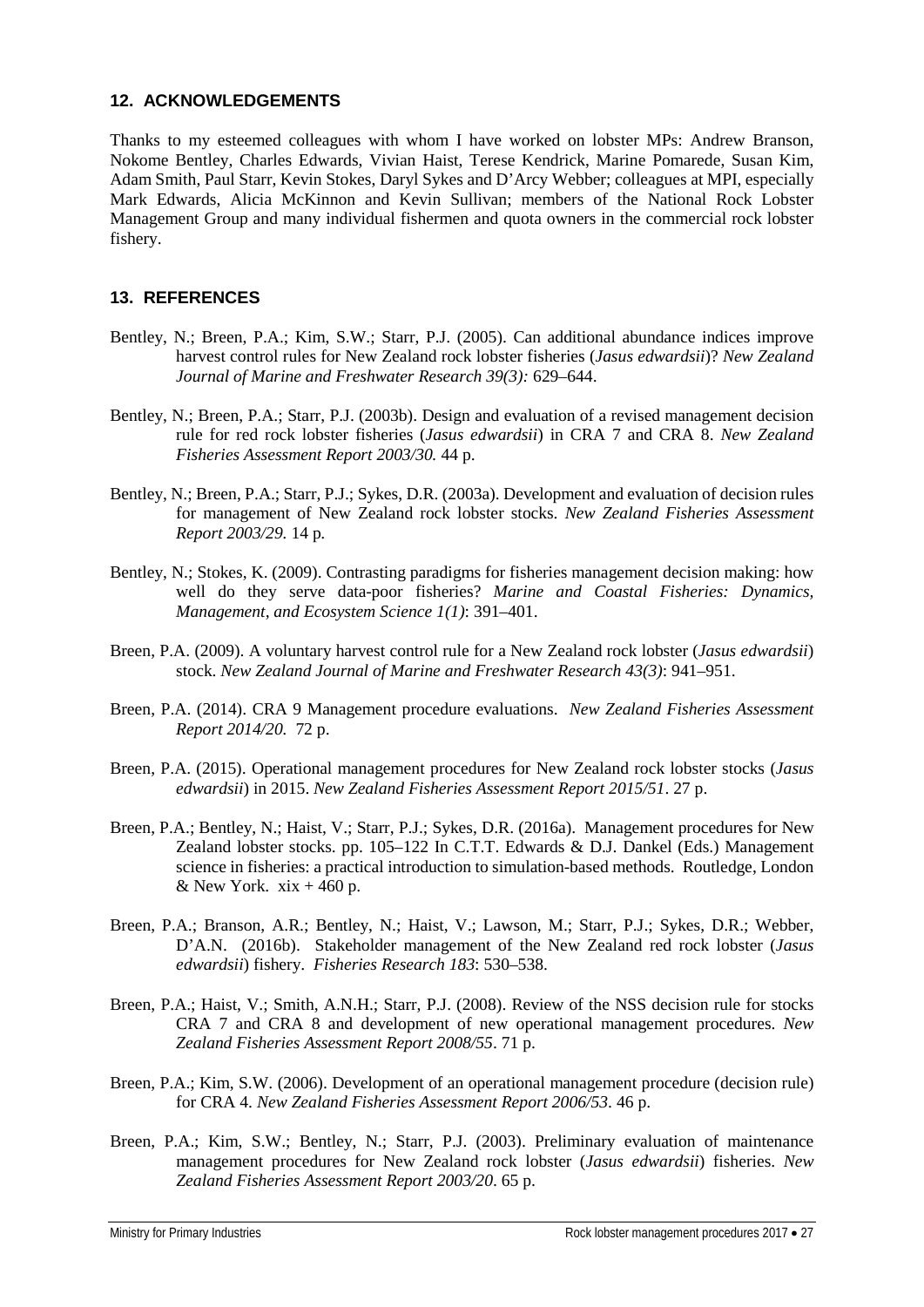- Breen, P.A.; Starr, P.J.; Haist, V. (2009a). New Zealand decision rules and management procedures for rock lobsters. *New Zealand Fisheries Assessment Report 2009/43*. 18 p.
- Breen, P.A.; Starr, P.J.; Haist, V.; Edwards, C.T.T.; Webber, D.N. (2017). The 2016 stock assessment and management procedure review for rock lobsters (*Jasus edwardsii*) in CRA 4. *New Zealand Fisheries Assessment Report 2017/29*. 88 p.
- Breen, P.A.; Sykes, D.; Starr, P.J.; Haist, V.; Kim, S.W. (2009b). A voluntary reduction in the commercial catch of rock lobster (*Jasus edwardsii*) in a New Zealand fishery. *New Zealand Journal of Marine and Freshwater Research 43(1)*: 511–523.
- Butterworth, D.S.; Punt, A.E. (1999). Experiences in the evaluation and implementation of management procedures. *ICES Journal of Marine Science 56*: 985–998.
- Edwards, C.T.T.; Dankel, D.J. (Eds.) (2016). Management science in fisheries: a practical introduction to simulation-based methods. Routledge, London & New York.  $xix + 460p$ .
- Haist, V.; Breen, P.A.; Edwards, C.T.T. (2015). The 2014 stock assessment of red rock lobsters (*Jasus edwardsii*) in CRA 3 and development of new management procedures. *New Zealand Fisheries Assessment Report 2015/28*. 73 p.
- Haist, V.; Breen, P.A.; Edwards, C.T.T. (2016). The 2015 stock assessment of rock lobsters (*Jasus edwardsii*) in CRA 7 and CRA 8, and management procedure review. *New Zealand Fisheries Assessment Report 2016/27.* 95 p.
- Haist, V.; Breen, P.A.; Starr, P.J.; Kendrick, T.H. (2011). The 2010 stock assessment of red rock lobsters (*Jasus edwardsii*) in CRA 5, and development of an operational management procedure. *New Zealand Fisheries Assessment Report 2011/12*. 68 p.
- Haist, V.; Starr, P.J.; Breen, P.A. (2013). The 2012 stock assessment of red rock lobsters (*Jasus edwardsii*) in CRA 7 and CRA 8, and review of management procedures. *New Zealand Fisheries Assessment Report 2013/60*. 90 p.
- Johnston, S.J.; Butterworth, D.S. (2005). Evolution of operational management procedures for the South African West Coast rock lobster (*Jasus lalandii*) fishery. *New Zealand Journal of Marine and Freshwater Research 39*: 687–702.
- Johnston, S.J.; Butterworth, D.S.; Glazer, J.P. (2014). South coast rock lobster OMP 2014: initial specifications. Unpublished Report to the South African Department of Fisheries. Fisheries/2014/SEP/SWG\_SCRL/07. 14 p. available at: *http://www.mth.uct.ac.za/maram/pub/2014/FISHERIES\_2014\_SEP\_SWG-SCRL\_07.pdf*
- National Rock Lobster Management Group (2013). Review of rock lobster sustainability measures for 1 April 2013. Unpublished document for the Minister for Primary Industries, February 2013. 47 p. plus appended submissions.
- National Rock Lobster Management Group (2014). Review of rock lobster sustainability measures for 1 April 2014. Final Advice Paper. *MPI Information Paper No: 2014/01* March 2014. 59 p. plus appended submissions. Available at: *http://www.mpi.govt.nz/Default.aspx?TabId=126&id=2131*
- National Rock Lobster Management Group (2015). Review of rock lobster sustainability measures for 1 April 2015. Final Advice Paper. *MPI Information Paper No: 2015/03*. 57 p. plus appended submissions. Available at: *http://www.mpi.govt.nz/news-and-resources/consultations/fisheries-sustainability-measures-1-april-2015/*